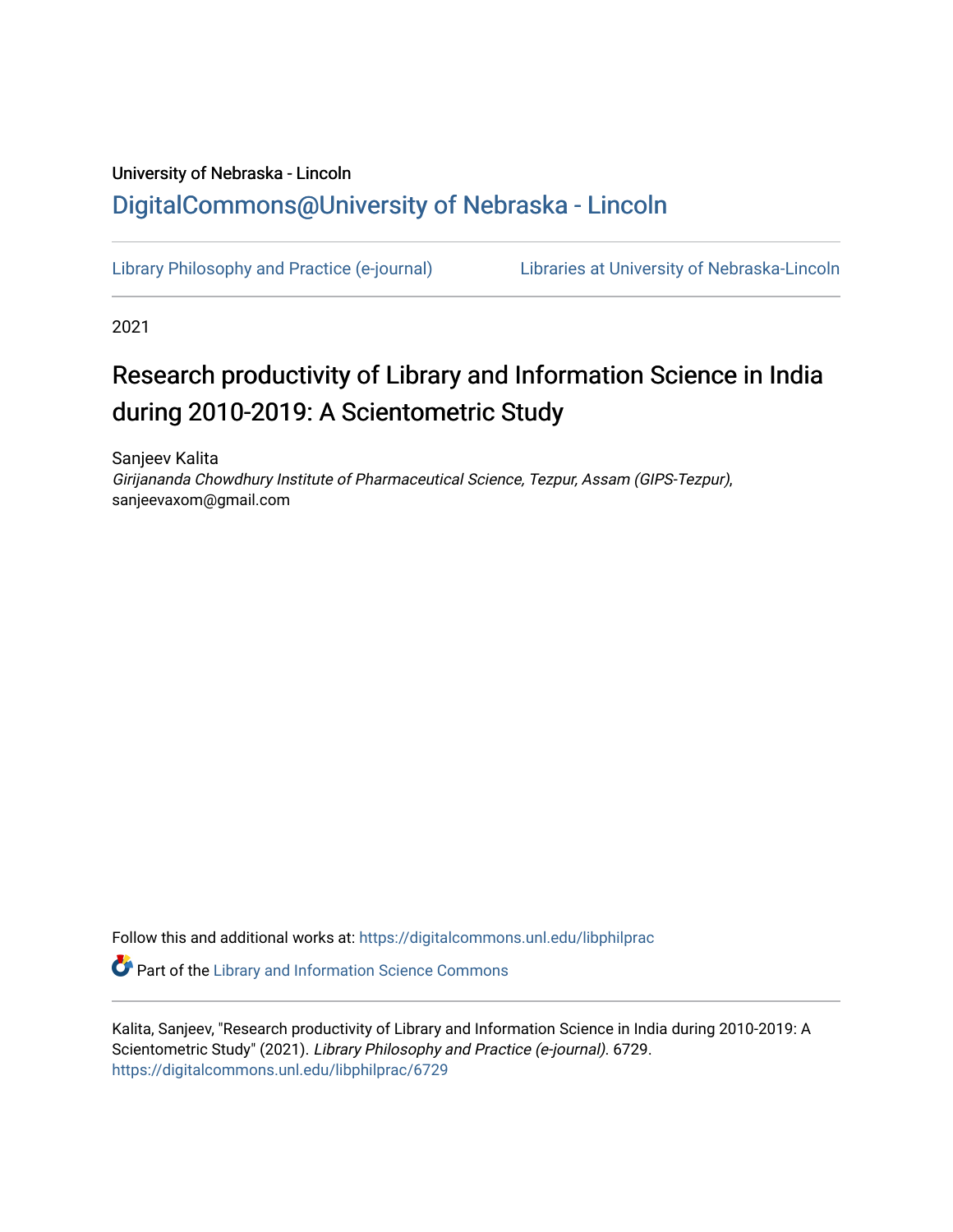# **Research productivity of Library and Information Science in India during 2010-2019: A Scientometric Study**

**Sanjeev Kalita**

**Assistant Librarian**

**Girijananda Chowdhury Institute of Pharmaceutical Science, Tezpur, Assam (GIPS-Tezpur)**

**Abstract:** The aim of this study is to analyze the Library & Information Science literatures available in the Web of Science database during 2010-2019 by the topic "Research productivity of Library and Information Science in India during 2010-2019: A Scientometric Study". The required data is retrieved from Web of Science database using advanced Boolean search techniques. Total 778 numbers of literatures are retrieved from the database. The literatures mainly include journal articles, proceeding papers, editorial materials, etc. In the study, analysis of year wise growth rate, productive journals, articles, authors, etc are covered. Along with that three mostly used bibliometric laws, Bradford's law, Lotka's Law and Zipf's law are examined with the help of the dataset. It is found that there is no constant growth rate of the published literature but the average annual growth rate is 12.64%. The study reveals that the most published literature form is article (88.95%) and "Scientometrics" with highest contribution of 98 is the most preferred journal on the subject.

Keyword: Library & Information Science, Bibliometrics, Scientometrics, Growth of Literature, Citation analysis, Most productive journal, Most Productive Author, Bradford's law of scattering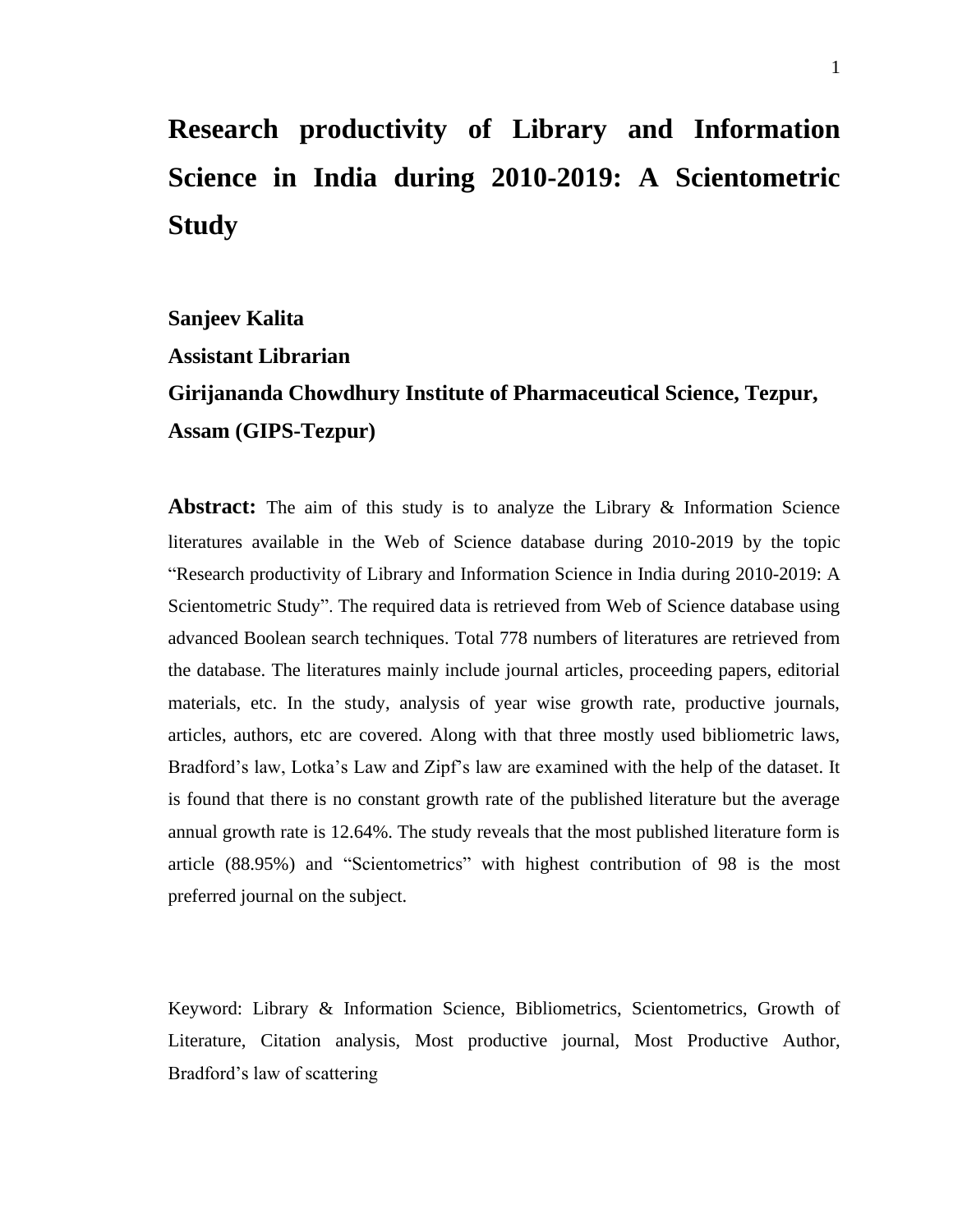# **1. Introduction:**

Research plays a vital role in academics, educational process and also in the development of the society. After completing the research, scholars and researchers finally published their work as research reports, theses, dissertations, articles, books etc. Publication is a formal means of communication. Publishing the research findings is the most appropriate way of sharing and disseminating the latest knowledge. The communication of research is said to very indispensable for advancement, development and improvement of the institution, society and the nation as well.

While research and publication have been given more significance by the scholarly community, the application of measuring the research output or productivity has drawn extensive consideration amongst the researchers, scholars and administrations. Methods and techniques of mathematical and statistical procedures for measurement, assessment and analysis of bibliometric information is called Bibliometrics. In addition to the conventional measuring scales, certain specialized set of metrics are used to carry out quantitative and qualitative measurement, assessment and analysis of bibliometric information, the core of bibliometrics are formed by these specialized matrices. For various measurements of the literature, Bibliometrics has different parameters like Bradford's Law of Scattering, Lotka's Law of Author's Productivity, Zipf's Law of Word occurrence, Relative Growth Rate, Doubling Time, Authorship Pattern, Collaborative Measures, h-index, Impact factors etc.

The present study is an endeavor to apply bibliometric laws and indicators to analyze various aspects of publications on the discipline of Library and Information Science (LIS). The study is expected to help in understanding the research productivity of Library & Information Science in India.

# **1.1 Objective of the Study**

- 1. To analyze form wise distribution of the literature.
- 2. To analyze year wise publication and to calculate annual growth rate.
- 3. To identify the preferred publication type as their communication channels.
- 4. To identify the ranking of journals.
- 5. To identify the highest cited article.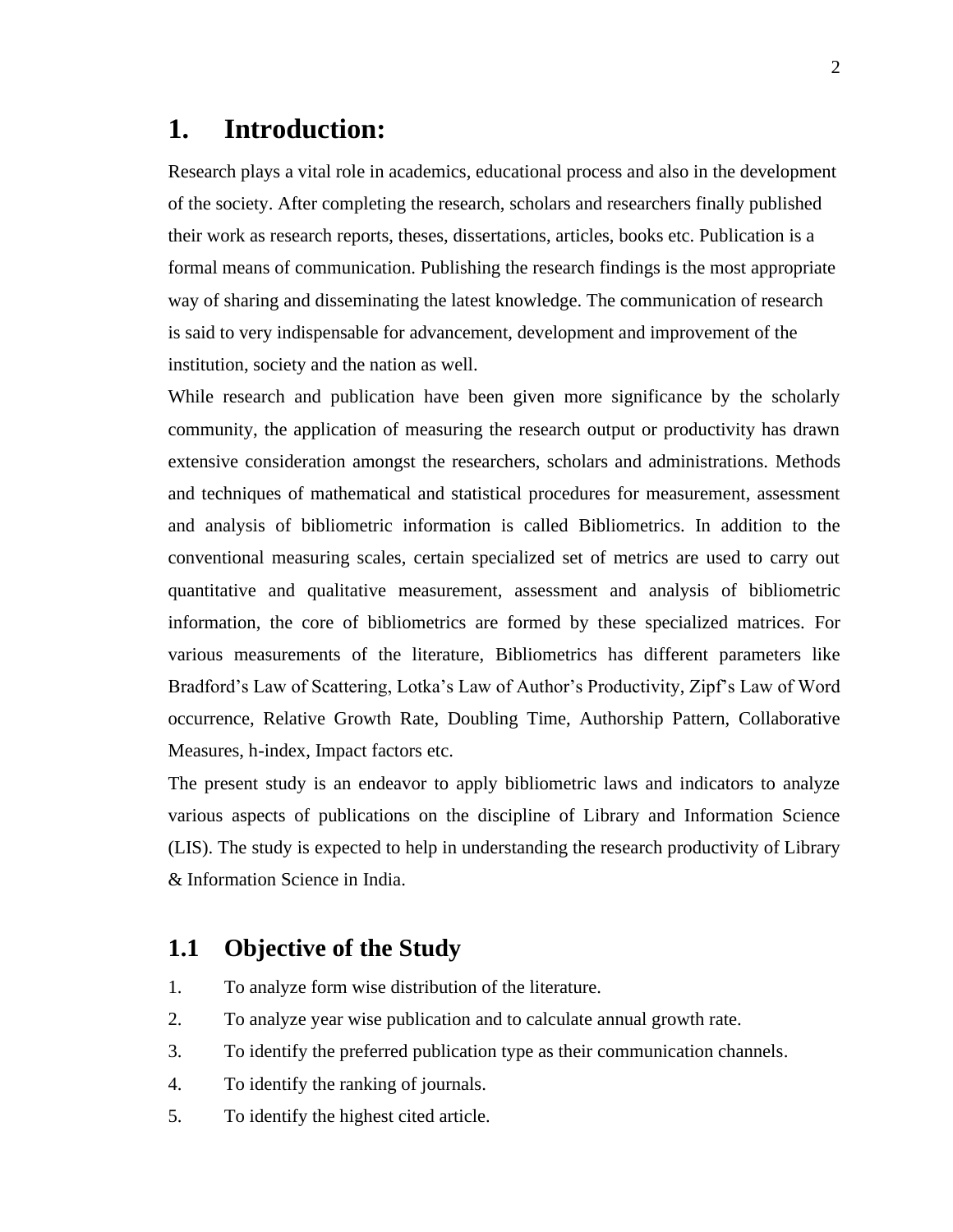- 6. To determine year wise Citation per Paper.
- 7. To identify most productive author.

# **1.2 Scope and limitation of the study**

The study is a statistical analysis of Library and Information Science publication in India for a period of ten years, 2010 to 2019. In the present days, information explosion is occurring almost in every subject field. It becomes difficult to retrieve right information at the right time. Along with that it is difficult to find out the top most productive works in a particular subject. A bibliometric study helps to know about the growth and development of the literature of that particular subject. The present study is carried out to analyze the research publication in the field of Library and Information Science in India. The analysis is conducted in a window of ten year i.e. 2010-2019. As bibliometric analysis is a broader area, all the metrics could not be applied. There are various literature published on LIS, but only the literature which is indexed in Web of Science database is taken for the study.

# **1.3 Methodology of the Study**

The data has been collected from the Web of Science database from the subject area Library and Information Science in India for the period from 2010 to 2019. All publications including research papers, editorials, conference papers, etc. were considered as these have received citations. To meet the objectives of the study statistical methods are applied and the data were collected, organized, analyzed and interpreted in the excel sheet. The data is taken on September 2020.

The search expression is  $SU = Information$  Science & Library Science AND  $CU = India$ . (Timespan=2010-2019. Indexes=SCI-EXPANDED, SSCI, A&HCI.)

# **2. Review of Literature**

Verma, A., Sonker, S.K. & Gupta, V. (2015) carried out a bibliometric study of the E-Journal, Library Philosophy and Practice from 2005 to 2014. The study covers different bibliometric aspects such as growth of literature, authorship patterns, degree of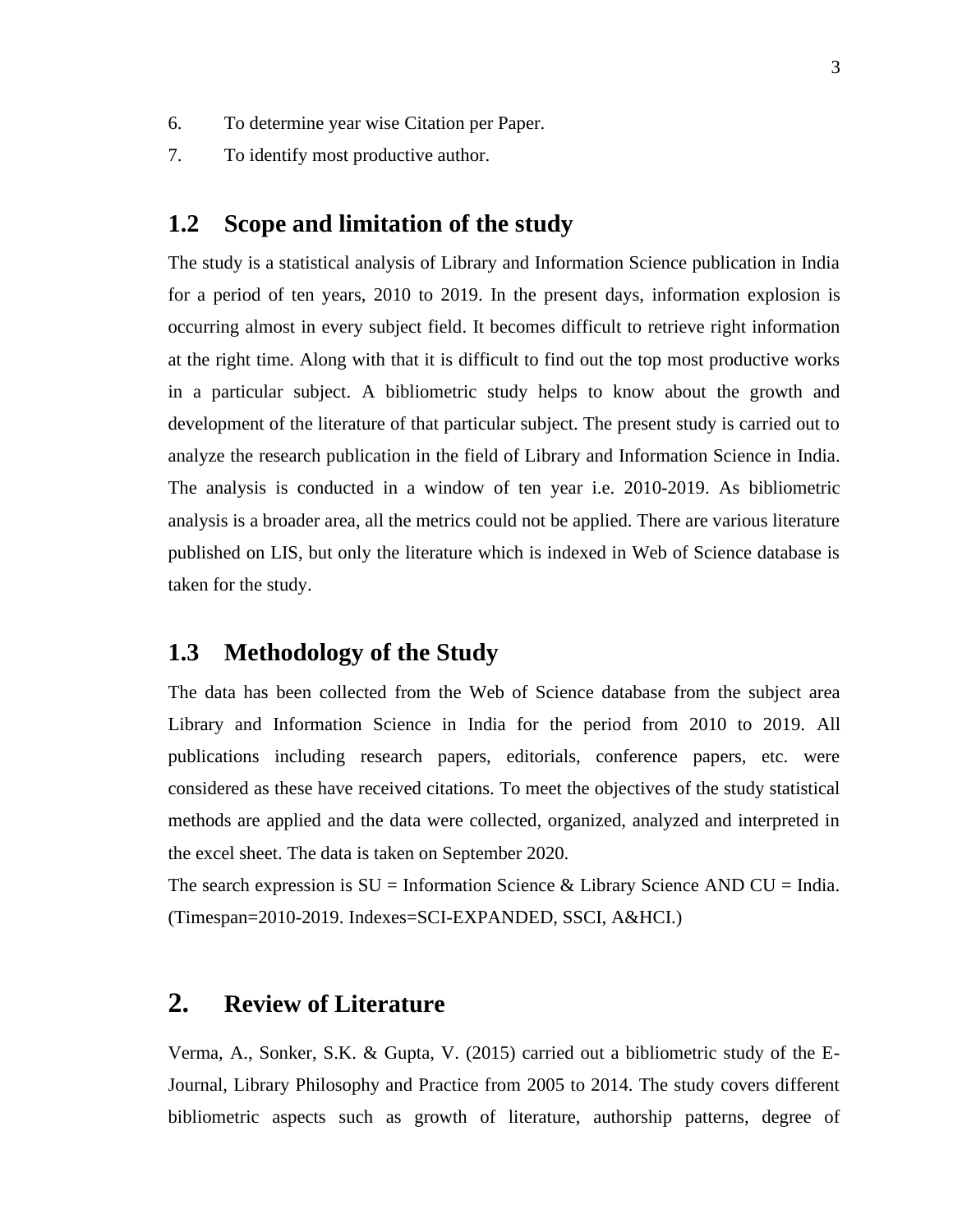collaboration etc. A total number of 1177 articles was taken up for the study and necessary bibliometric measures are applied to analyze different publication parameters. In all with an average 117 articles were published each year. Single authorship is leading authorship trend but also two authored articles have shown good number of contribution with the  $0.51$  rate of degree of collaboration.

Gaud, N.,& Shukla, R. (2018) analyzed on the research output in the discipline of a faculty member of Library and Information Science, Babasaheb BhimraoAmbedkar University, Lucknow during the period of (1991-2017). A total number of 426 publications were published by the LIS faculty members of the university. The required data for present analysis acquired through curriculum vitae of faculty members of Department of LIS, BBAU, Lucknow. After analysis the results shows that the total publications were as follow- journal articles 131 (30.75%), conferences proceedings 131 (30.75%) and books/books chapter/ed. book117 (27.46). The maximum number of 332 contributions was published by multiple authors. The highest annual growth rate (AGR) was 325 recorded in the year 2007. The maximum relative growth rate (RGR) was recorded (0.747) in the year 1993 and doubling time (Dt) was (0.928). The study resolved that the overall degree of collaboration is 0.783 i.e.92 articles are single-authored publications and 332 contributions are multiple authored publications.

Shukla, R.K., Singh, S.K., & Verma, M.K. (2019) did mapping of library and information science research publication output of the faculty member of DLIS, Mizoram University during 2008-2017. A total no. of 279 publications was taken for the study and the different bibliometric measures are applied. From the study it is found that in year 2017 the highest 61 of research papers were published. Again, the study reveals that every year there is an increase in the growth of publication. There is no constant growth of publication every year, thus the annual growth rate fluctuated.

Anwar, M., & Zhiwei, T. (2020) analyzed research productivity of Indian authors in the Online Journal of Library Philosophy and practice from 2008-2013. The data for the study has been taken from the database of the journal. The study reveals that Indian author contributed 193 numbers of papers to the journal. In 2013 highest number of research papers was published which is 60 (31.08%) and in 2009 least number of papers were published which is 13 (6.73%). Studying the authorship pattern the researchers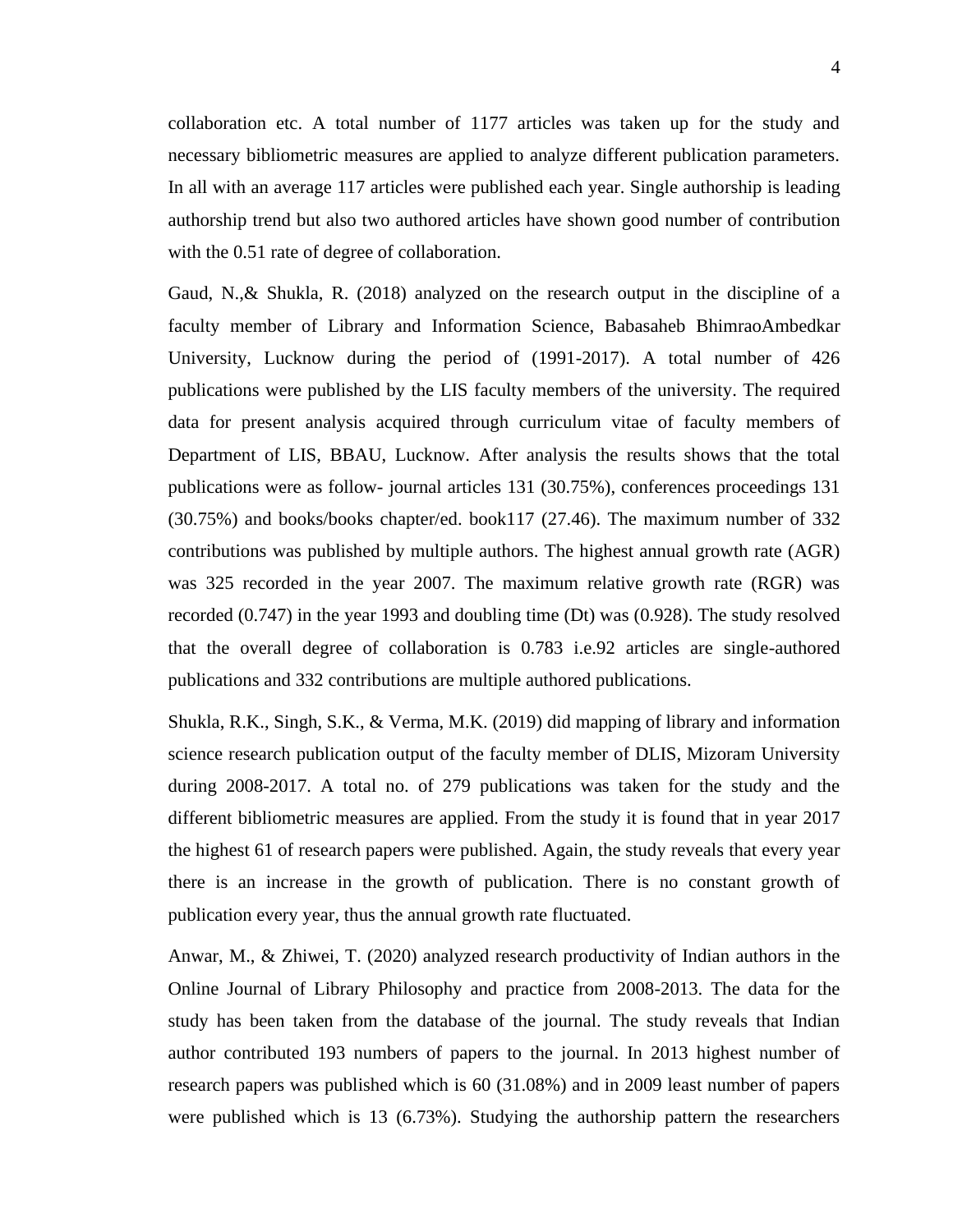found that 80 (41.45%) were single authors while four authors are 4 (2.07%) which is the least.

# **3. Data analysis and Interpretation:**

Total 778 literatures related to Library and Information Science in India retrieved from Web of Science database from 2010 to 2019. The search expression is "SU = Information" Science & Library Science AND  $CU = India$ " limited to the period 2010-2019. The objective of any research is to solve a research problem and to give some basic idea, concept and result about the research field. After collecting the data various methods are used to analyze the data. In the data analysis, data are analyzed and recorded in tables and presented with the help of diagrams. Diagrams are helpful to understand and remember anything in comparison to text form.

## **3.1 Year wise analysis**

Table-3.1: Year wise analysis

| Year | <b>No. of Publication</b> | Percentage |
|------|---------------------------|------------|
| 2010 | 52                        | 6.68%      |
| 2011 | 56                        | 7.20%      |
| 2012 | 45                        | 5.78%      |
| 2013 | 45                        | 5.78%      |
| 2014 | 90                        | 11.57%     |
| 2015 | 82                        | 10.54%     |
| 2016 | 81                        | 10.41%     |
| 2017 | 102                       | 13.11%     |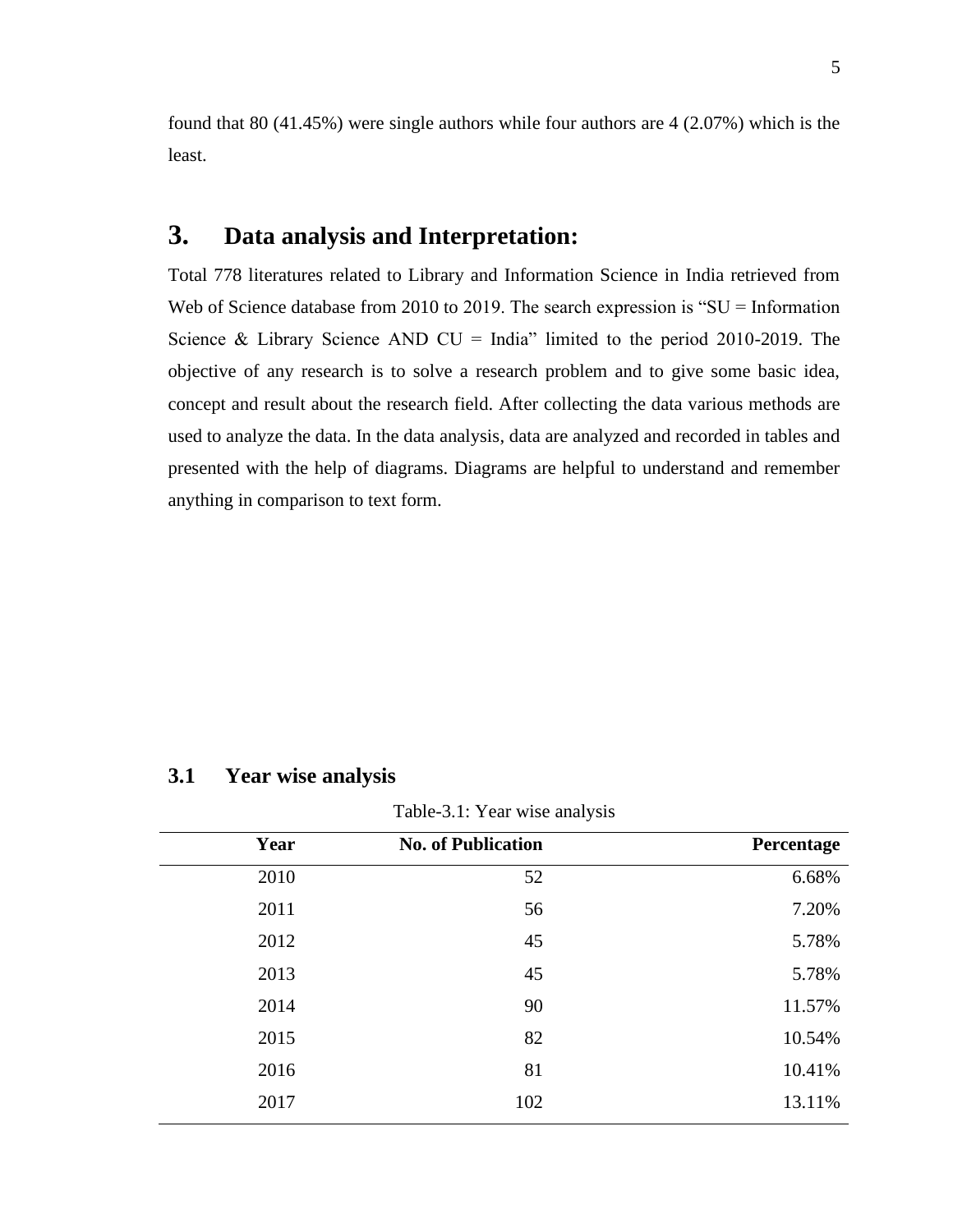| 14.40% | 112 | 2019         |
|--------|-----|--------------|
| 100%   | 778 | <b>Total</b> |



Fig: 3.1 Year wise distribution

Table: 3.1 along with Fig: 3.1 show the year wise distribution of the literature. From the graph it is clear that highest 113 literatures are published in the year 2018 which is almost 14.52% of the total literature and lowest 45 literatures are published in the year 2012 & 2013 which is almost 5.78% of the total literature. Slope and  $\mathbb{R}^2$  value is found to be 8.024 and 0.82 which indicates a consistent growth of literature over the window period.

# **3.2 Annual Growth Rate**

| Year | No. of Publication | AGR% |
|------|--------------------|------|
| 2010 | $\epsilon$         |      |

Table-3.2: Annual Growth Rate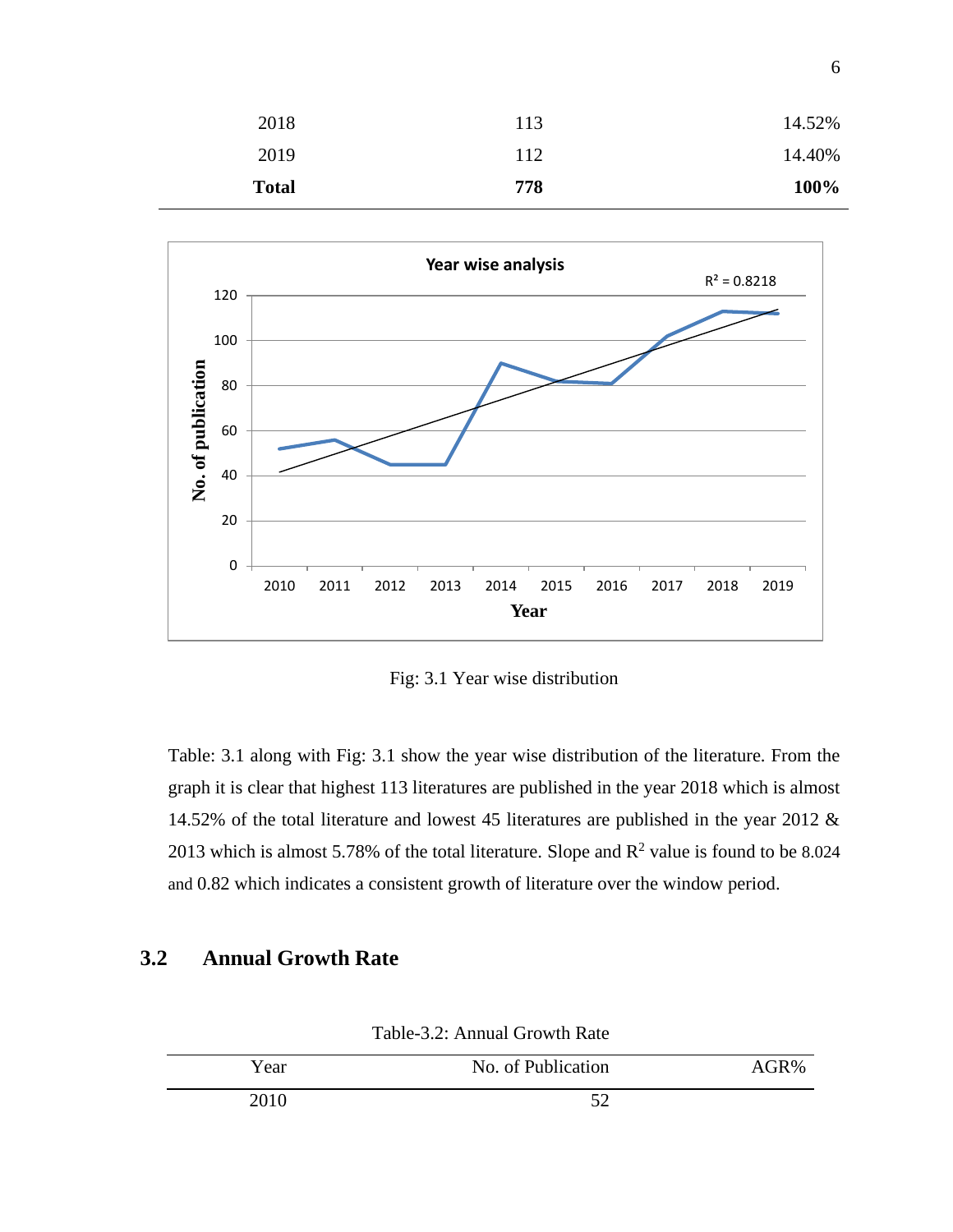| 7.69%     | 56  | 2011 |
|-----------|-----|------|
| $-19.64%$ | 45  | 2012 |
| $0.00\%$  | 45  | 2013 |
| 100.00%   | 90  | 2014 |
| $-8.89%$  | 82  | 2015 |
| $-1.22%$  | 81  | 2016 |
| 25.93%    | 102 | 2017 |
| 10.78%    | 113 | 2018 |
| $-0.88%$  | 112 | 2019 |
|           |     |      |



Fig- 3.2: Annual Growth Rate

The line graph in the Fig-4.2 helps to understand the AGR of these 9 years (AGR of 2010 can't be calculated as the data of 2010 is not included in the study). The AGR of the year 2014 is highest (100%) and AGR of the year 2012 is lowest (-19.64%). In 2012, 2015, 2016 and 2019 AGR is negative which indicate that in these years the number of literatures published is less than the number of previous years. From the graph it is seen that the AGR is inconsistent. The main reason behind this result is all the published literatures are not available in the Web of Science database. To know about the more problems on this topic, we must go for further study in details.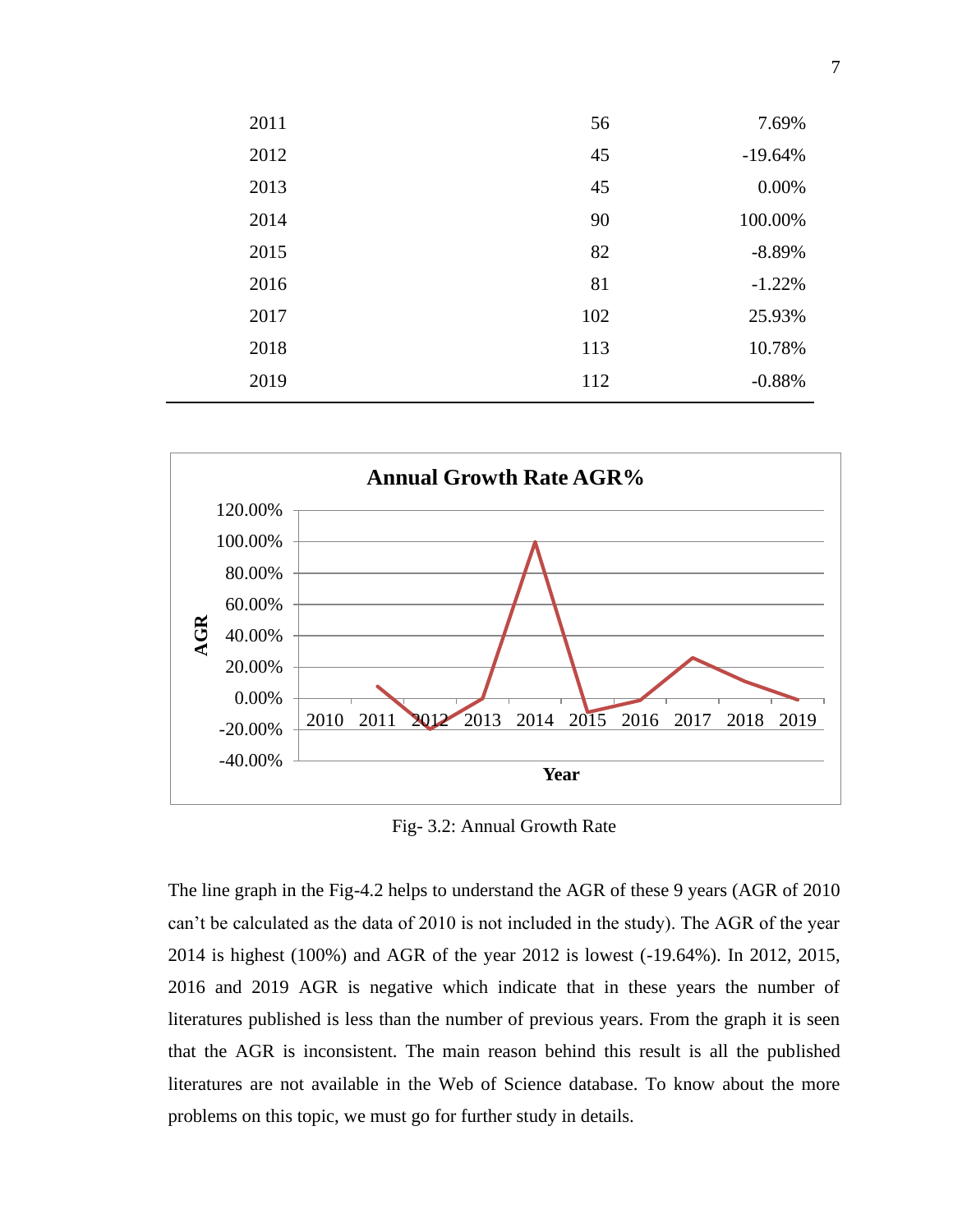#### **Average Annual Growth Rate (AAGR):**

AAGR =  $\{7.69 + (-19.64) + 0 + 100 + (-8.89) + (-1.22) + 25.93 + 10.78 + (-0.88)\}/9$  $= 12.64$ 

From the analysis it is found that the Average Annual Growth Rate of the decade is 12.64%.

# **3.3 Form wise distribution**

Literatures are published in various formats. Different formats of literatures analyzed in this study are given in Table 3.3.

| Document type               | No. of Publication Percentage |        |
|-----------------------------|-------------------------------|--------|
| Article                     | 692                           | 88.95% |
| <b>Editorial Material</b>   | 33                            | 4.24%  |
| Review                      | 21                            | 2.70%  |
| Letter                      | 20                            | 2.57%  |
| Proceedings paper           | 10                            | 1.29%  |
| <b>Book Review</b>          | 8                             | 1.03%  |
| Early Access                | 8                             | 1.03%  |
| Correction                  | 3                             | 0.39%  |
| <b>Bibliographical Item</b> | 1                             | 0.13%  |

Table- 3.3: Form wise distribution

# **3.4 Ranking of the journals**

|              |                       |     |                   |                    | No. of  |
|--------------|-----------------------|-----|-------------------|--------------------|---------|
| Rank         |                       |     | Name of Journals  |                    | article |
| $\mathbf{1}$ | <b>SCIENTOMETRICS</b> |     |                   |                    | 98      |
|              | 2 ELECTRONIC LIBRARY  |     |                   |                    | 56      |
|              | JOURNAL               | OF. | <b>ENTERPRISE</b> | <b>INFORMATION</b> |         |
| 3            | <b>MANAGEMENT</b>     |     |                   |                    |         |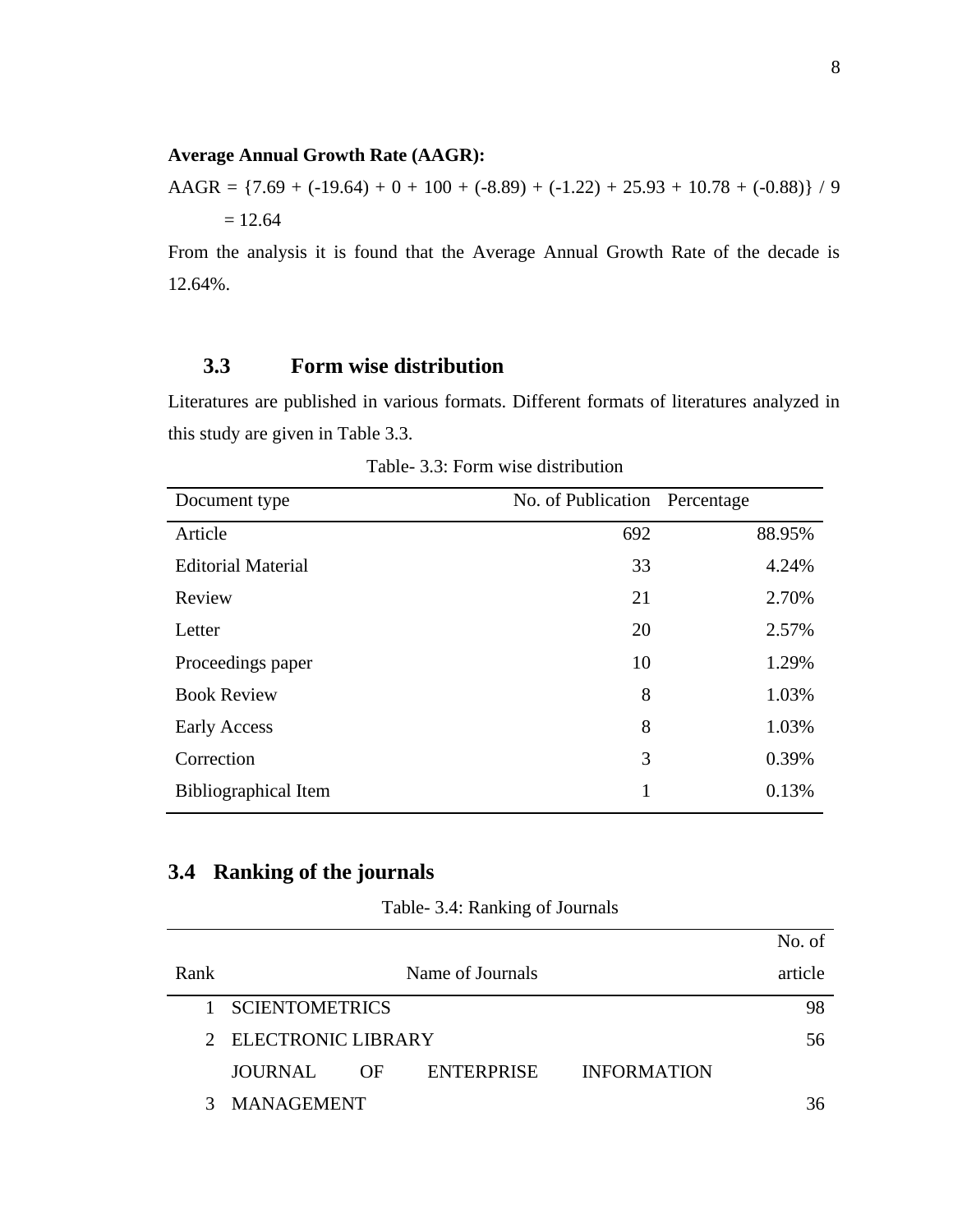| 4  | JOURNAL OF KNOWLEDGE MANAGEMENT                    | 31 |
|----|----------------------------------------------------|----|
|    | PROGRAM-ELECTRONIC<br><b>LIBRARY</b><br><b>AND</b> |    |
| 5  | <b>INFORMATION SYSTEMS</b>                         | 30 |
| 6  | JOURNAL OF GLOBAL INFORMATION MANAGEMENT           | 28 |
| 7  | <b>INFORMATION PROCESSING &amp; MANAGEMENT</b>     | 26 |
|    | INTERNATIONAL JOURNAL OF<br><b>INFORMATION</b>     |    |
| 8  | <b>MANAGEMENT</b>                                  | 25 |
| 9  | INFORMATION TECHNOLOGY FOR DEVELOPMENT             | 20 |
| 9  | <b>JOURNAL OF INFORMATION SCIENCE</b>              | 20 |
| 10 | <b>TELECOMMUNICATIONS POLICY</b>                   | 18 |
| 11 | <b>TELEMATICS AND INFORMATICS</b>                  | 16 |
| 12 | <b>INFORMATION DEVELOPMENT</b>                     | 15 |
| 12 | <b>INFORMATION SYSTEMS RESEARCH</b>                | 15 |
|    | MALAYSIAN JOURNAL OF LIBRARY & INFORMATION         |    |
| 12 | <b>SCIENCE</b>                                     | 15 |
| 13 | <b>LIBRARY HI TECH</b>                             | 14 |
| 14 | <b>INFORMATION TECHNOLOGY &amp; PEOPLE</b>         | 13 |
|    | JOURNAL OF ORGANIZATIONAL AND END USER             |    |
| 14 | <b>COMPUTING</b>                                   | 13 |
| 14 | KNOWLEDGE ORGANIZATION                             | 13 |
| 14 | <b>QUALITATIVE HEALTH RESEARCH</b>                 | 13 |
|    | JOURNAL OF THE ASSOCIATION FOR INFORMATION         |    |
| 15 | <b>SCIENCE AND TECHNOLOGY</b>                      | 12 |
| 16 | JOURNAL OF HEALTH COMMUNICATION                    | 11 |
| 17 | GOVERNMENT INFORMATION QUARTERLY                   | 10 |
| 18 | <b>INFORMATION &amp; MANAGEMENT</b>                | 9  |
|    | JOURNAL OF GLOBAL INFORMATION TECHNOLOGY           |    |
| 18 | <b>MANAGEMENT</b>                                  | 9  |
| 18 | JOURNAL OF MANAGEMENT INFORMATION SYSTEMS          | 8  |
| 18 | <b>MIS QUARTERLY</b>                               | 8  |
| 19 | JOURNAL OF ACADEMIC LIBRARIANSHIP                  | 7  |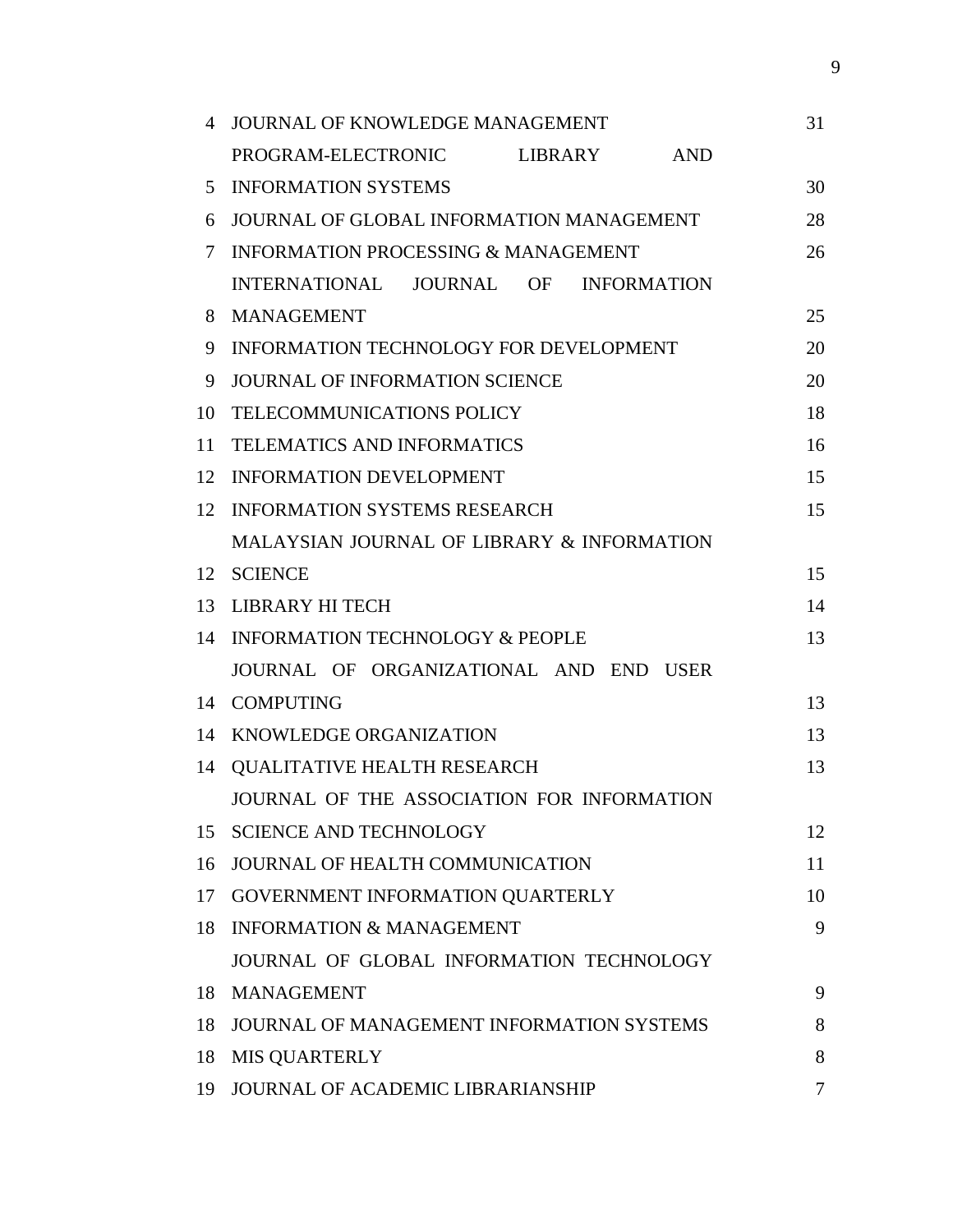| 19 | <b>ONLINE INFORMATION REVIEW</b>                                  | $\overline{7}$ |
|----|-------------------------------------------------------------------|----------------|
| 20 | DATA TECHNOLOGIES AND APPLICATIONS                                | 6              |
| 20 | <b>INFORMATION TECHNOLOGY &amp; MANAGEMENT</b>                    | 6              |
|    | INTERNATIONAL JOURNAL OF GEOGRAPHICAL                             |                |
| 20 | <b>INFORMATION SCIENCE</b>                                        | 6              |
| 21 | ASLIB JOURNAL OF INFORMATION MANAGEMENT                           | 5              |
| 21 | <b>JOURNAL OF INFORMETRICS</b>                                    | 5              |
| 21 | <b>LEARNED PUBLISHING</b>                                         | 5              |
| 22 | <b>ASLIB PROCEEDINGS</b>                                          | $\overline{4}$ |
| 22 | HEALTH INFORMATION AND LIBRARIES JOURNAL                          | $\overline{4}$ |
| 22 | <b>INTERLENDING &amp; DOCUMENT SUPPLY</b>                         | $\overline{4}$ |
| 22 | JOURNAL OF INFORMATION TECHNOLOGY                                 | $\overline{4}$ |
|    | DATA BASE FOR ADVANCES IN INFORMATION                             |                |
| 23 | <b>SYSTEMS</b>                                                    | 3              |
| 23 | EUROPEAN JOURNAL OF INFORMATION SYSTEMS                           | 3              |
| 23 | INFORMATION AND ORGANIZATION                                      | 3              |
| 23 | <b>INFORMATION SOCIETY</b>                                        | 3              |
|    | <b>JOURNAL</b><br>THE AMERICAN SOCIETY<br><b>FOR</b><br><b>OF</b> |                |
| 23 | INFORMATION SCIENCE AND TECHNOLOGY                                | 3              |
|    | LIBRARY COLLECTIONS ACQUISITIONS & TECHNICAL                      |                |
| 23 | <b>SERVICES</b>                                                   | 3              |
| 23 | <b>SERIALS REVIEW</b>                                             | 3              |
|    | 24 ECONTENT                                                       | $\overline{2}$ |
| 24 | JOURNAL OF STRATEGIC INFORMATION SYSTEMS                          | $\overline{2}$ |
|    | JOURNAL OF THE AMERICAN MEDICAL INFORMATICS                       |                |
|    | 24 ASSOCIATION                                                    | $\overline{2}$ |
| 24 | KNOWLEDGE MANAGEMENT RESEARCH & PRACTICE                          | $\overline{2}$ |
| 24 | MIS QUARTERLY EXECUTIVE                                           | $\overline{2}$ |
| 24 | SOCIAL SCIENCE COMPUTER REVIEW                                    | $\overline{2}$ |
|    | CANADIAN JOURNAL OF INFORMATION<br>AND                            |                |
|    | 25 LIBRARY SCIENCE                                                |                |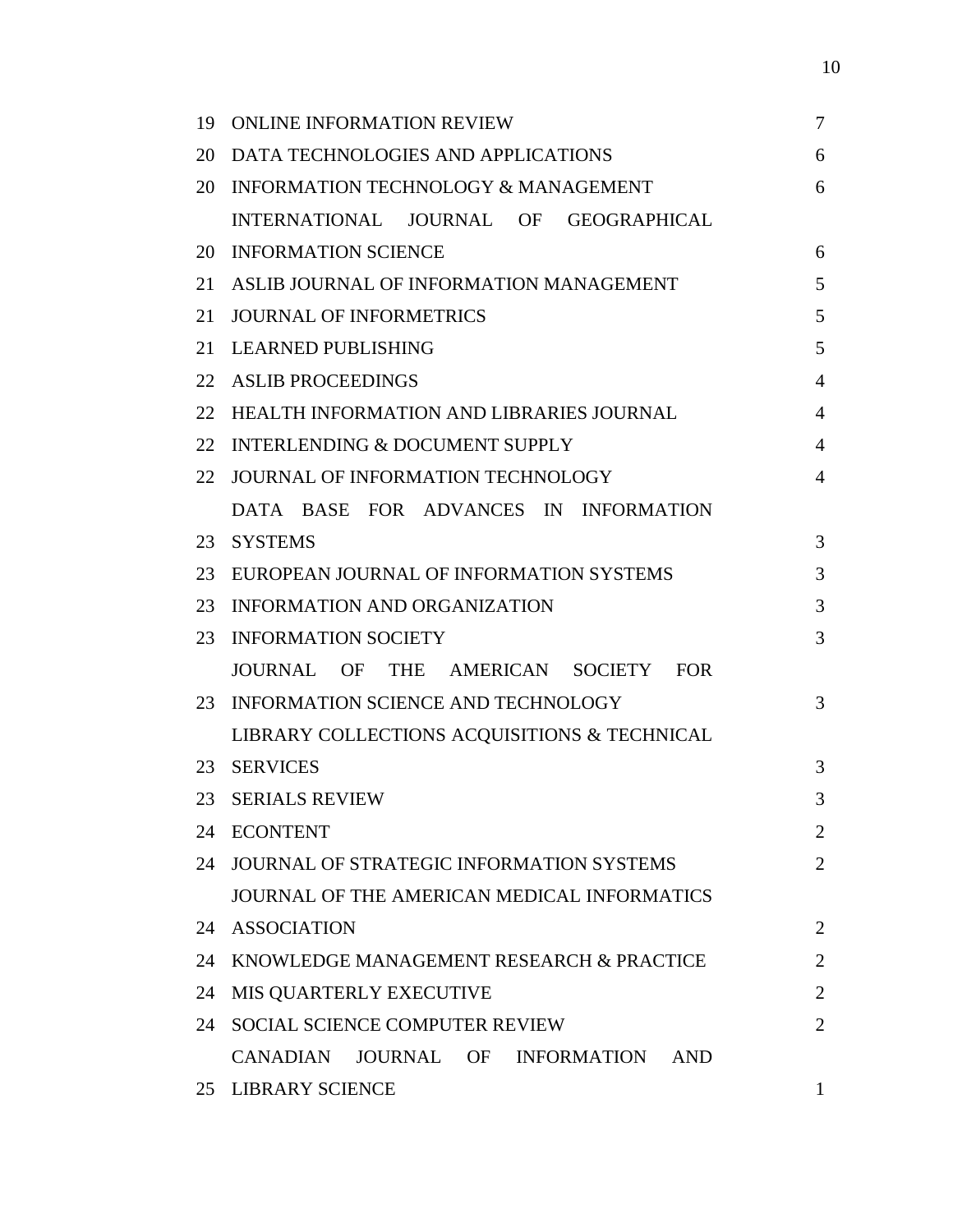| 25 | <b>COLLEGE &amp; RESEARCH LIBRARIES</b>     | 1            |
|----|---------------------------------------------|--------------|
| 25 | <b>INFORMATION &amp; CULTURE</b>            | $\mathbf{1}$ |
|    | INFORMATION RESEARCH-AN INTERNATIONAL       |              |
| 25 | ELECTRONIC JOURNAL                          | $\mathbf{1}$ |
| 25 | <b>INFORMATION SYSTEMS JOURNAL</b>          | 1            |
| 25 | INFORMATION TECHNOLOGY AND LIBRARIES        | 1            |
| 25 | <b>JOURNAL OF DOCUMENTATION</b>             | $\mathbf{1}$ |
|    | JOURNAL OF LIBRARIANSHIP AND INFORMATION    |              |
| 25 | <b>SCIENCE</b>                              | 1            |
| 25 | LIBRARY & INFORMATION SCIENCE RESEARCH      | 1            |
| 25 | LIBRARY QUARTERLY                           | 1            |
| 25 | <b>LIBRI</b>                                | 1            |
| 25 | REFERENCE & USER SERVICES QUARTERLY         | $\mathbf{1}$ |
|    | RESTAURATOR-INTERNATIONAL JOURNAL FOR THE   |              |
| 25 | PRESERVATION<br>OF LIBRARY AND<br>ARCHIVAL  |              |
|    | <b>MATERIAL</b>                             | 1            |
|    | SOCIAL SCIENCE INFORMATION SUR LES SCIENCES |              |
| 25 | <b>SOCIALES</b>                             | 1            |

692 articles are published in 66 journals on Library and Information Science in India during the period 2010-2019.

# **3.5 Bradford's Law**

Bradford's law is a basic law which helps to find out the most productive scientific journals. To examine the fulfillment of Bradford's law the total 66 journals are divided into three zones by organizing them according to their decreasing productivity. The numbers are given below in Table-4.5.

|      | Table-3.3: Data for Bradford's law |                 |
|------|------------------------------------|-----------------|
| Zone | No. of journals                    | No. of articles |
|      |                                    |                 |
|      |                                    |                 |

 $Table 2.5: Data for Duedford's 1$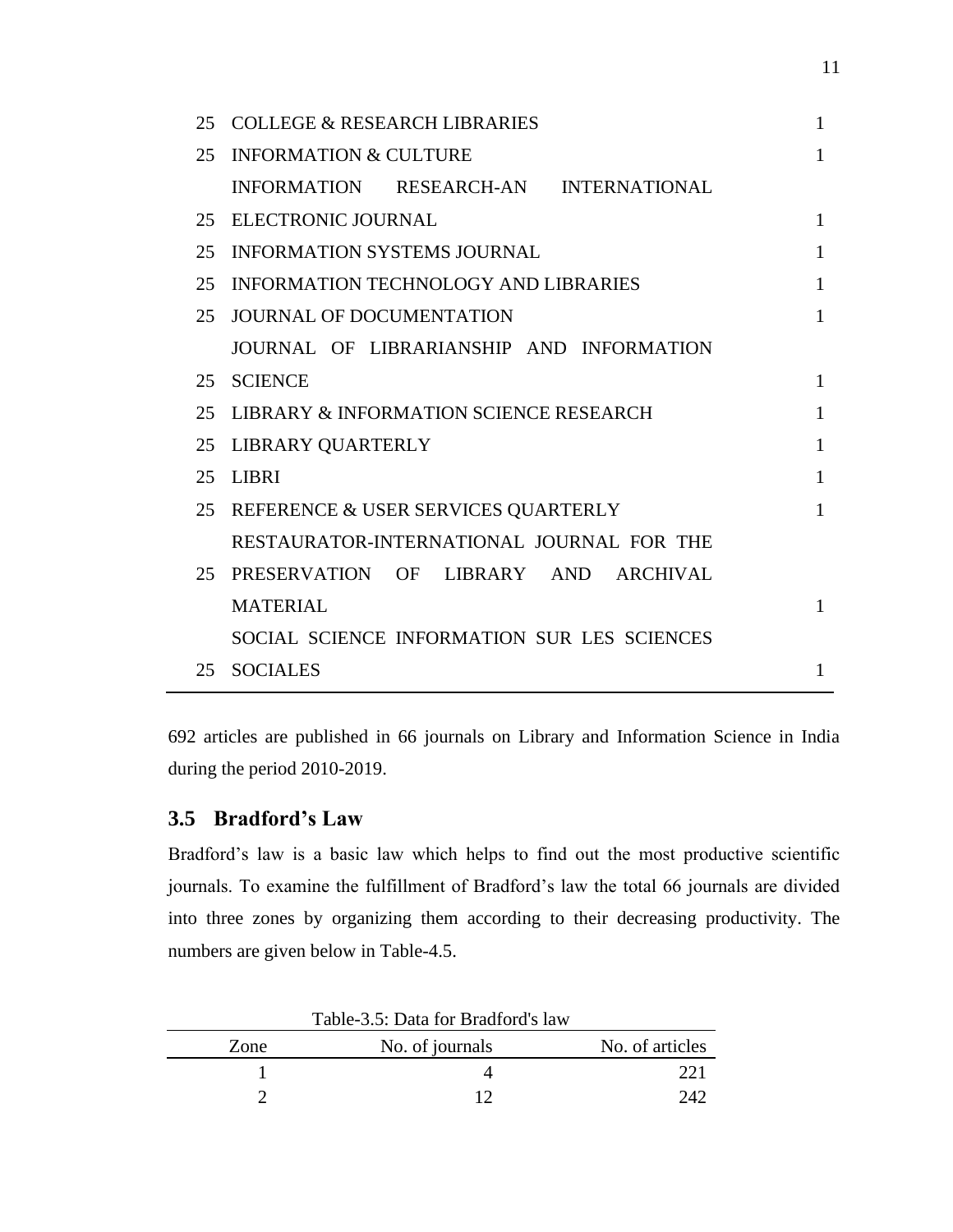Here, 4:12:50

or, 1:3:12.5

It doesn't satisfy the Bradford's law because it doesn't satisfy the relation 1: n:  $n^2$ . In order to satisfy the law, the value of  $n^2$  should be 9. It is attributed to the fact that the study covers a relatively small dataset. Moreover, all the data are not indexed in the Web of Science database.

#### **3.6 Most cited article list**

Table- 3.6 shows the list of the 50 most cited article.

| Serial |              |                                                          |                    |
|--------|--------------|----------------------------------------------------------|--------------------|
| No.    |              | <b>Article Title</b>                                     | <b>Times Cited</b> |
|        | $\mathbf{1}$ | Too Big to Fail: Large Samples and the p-Value Problem   | 295                |
|        |              | What motivates customers to participate in social        |                    |
|        |              | 2 commerce? The impact of technological environments and |                    |
|        |              | virtual customer experiences                             | 208                |
|        |              | Understanding determinants of cloud computing adoption   |                    |
|        | 3            | using an integrated TAM-TOE model                        | 163                |
|        | 4            | Contextual semantics for sentiment analysis of Twitter   | 144                |
|        |              | Investigating the intention to purchase digital items in |                    |
|        | 5            | social networking communities: A customer<br>value       |                    |
|        |              | perspective                                              | 134                |
|        |              | An Empirical Analysis of the Impact of Information       |                    |
|        | 6            | Capabilities Design on Business Process Outsourcing      |                    |
|        |              | Performance                                              | 115                |
|        |              | Examining branding co-creation in brand communities on   |                    |
|        | 7            | social media: Applying the paradigm of Stimulus-         |                    |
|        |              | Organism-Response                                        | 101                |

Table-3.6: Citation wise article list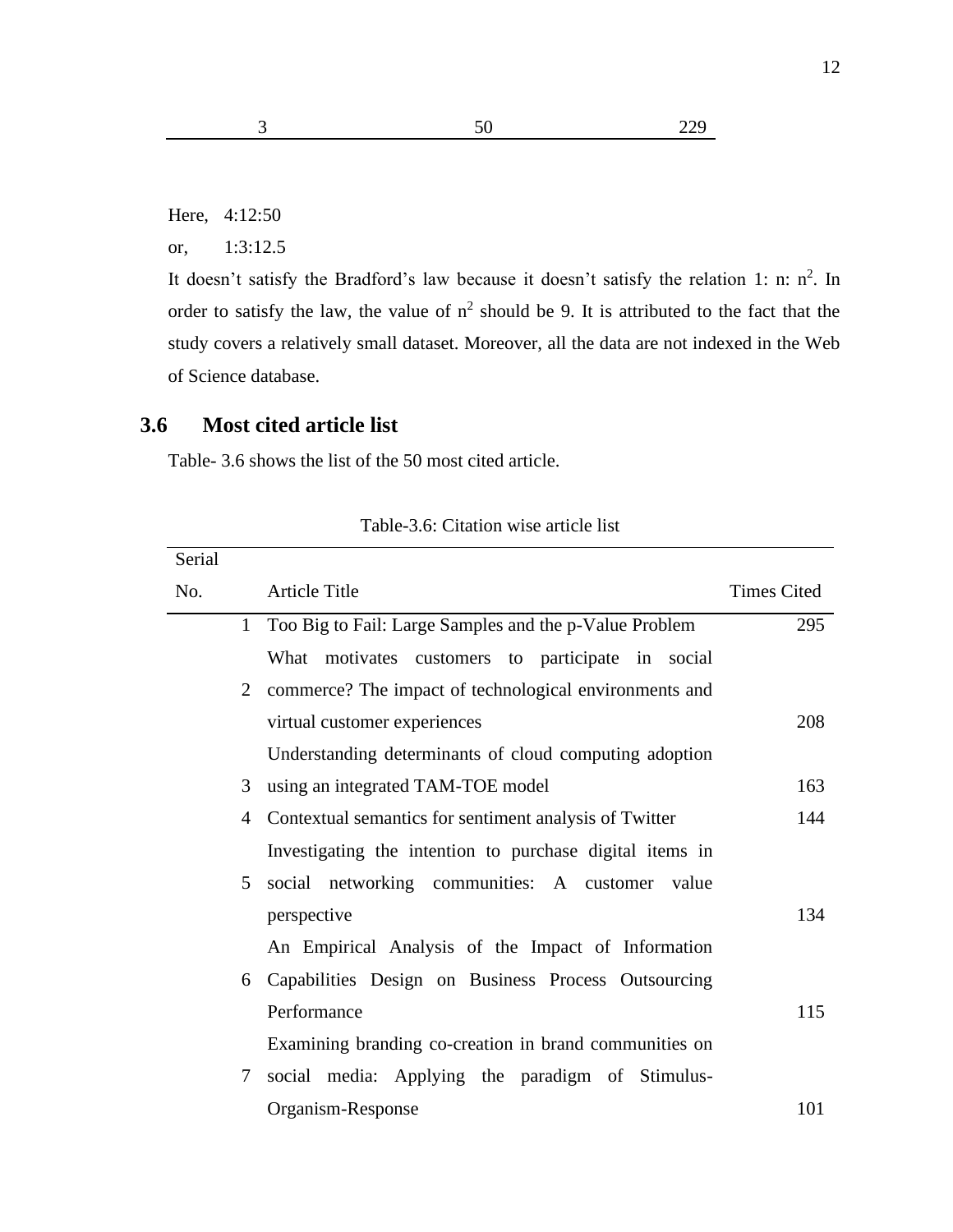|    | The Energy-Exergy-Entropy (or EEE) sequences in             |    |
|----|-------------------------------------------------------------|----|
| 8  | bibliometric assessment                                     | 71 |
|    | Mapping the intellectual structure of scientometrics: a co- |    |
| 9  | word analysis of the journal Scientometrics (2005-2010)     | 70 |
|    | Twitter sentiment analysis using hybrid cuckoo search       |    |
| 10 | method                                                      | 68 |
| 11 | Is there a place for a mock h-index?                        | 67 |
|    | The impact of online brand community characteristics on     |    |
| 12 | customer engagement: An application of Stimulus-            |    |
|    | Organism Response paradigm                                  | 65 |
|    | Information and communication technologies (ICTs) and       |    |
| 13 | farmers' decision-making across the agricultural supply     |    |
|    | chain                                                       | 61 |
|    | Mobile banking in a developing economy: A customer-         |    |
| 14 | centric model for policy formulation                        | 59 |
| 15 | Web 2.0 features in university library web sites            | 59 |
|    | Search engine marketing is not all gold: Insights from      |    |
| 16 | <b>Twitter and SEOClerks</b>                                | 57 |
|    | A multi-analytical approach to understand and predict the   |    |
| 17 | mobile commerce adoption                                    | 56 |
|    | Big data analytics for disaster response and recovery       |    |
| 18 | through sentiment analysis                                  | 55 |
|    | Cooperation, Coordination, and<br>Governance<br>in          |    |
| 19 | Multisourcing: An Agenda for Analytical and Empirical       |    |
|    | Research                                                    | 55 |
|    | Bridging The Services Innovations: Evidence from Indian     |    |
| 20 | <b>Healthcare Service Providers</b>                         | 54 |
|    | Blockchain research, practice and policy: Applications,     |    |
| 21 | benefits, limitations, emerging research themes<br>and      |    |
|    | research agenda                                             | 54 |
| 22 | Knowledge management and organizational culture: a          | 52 |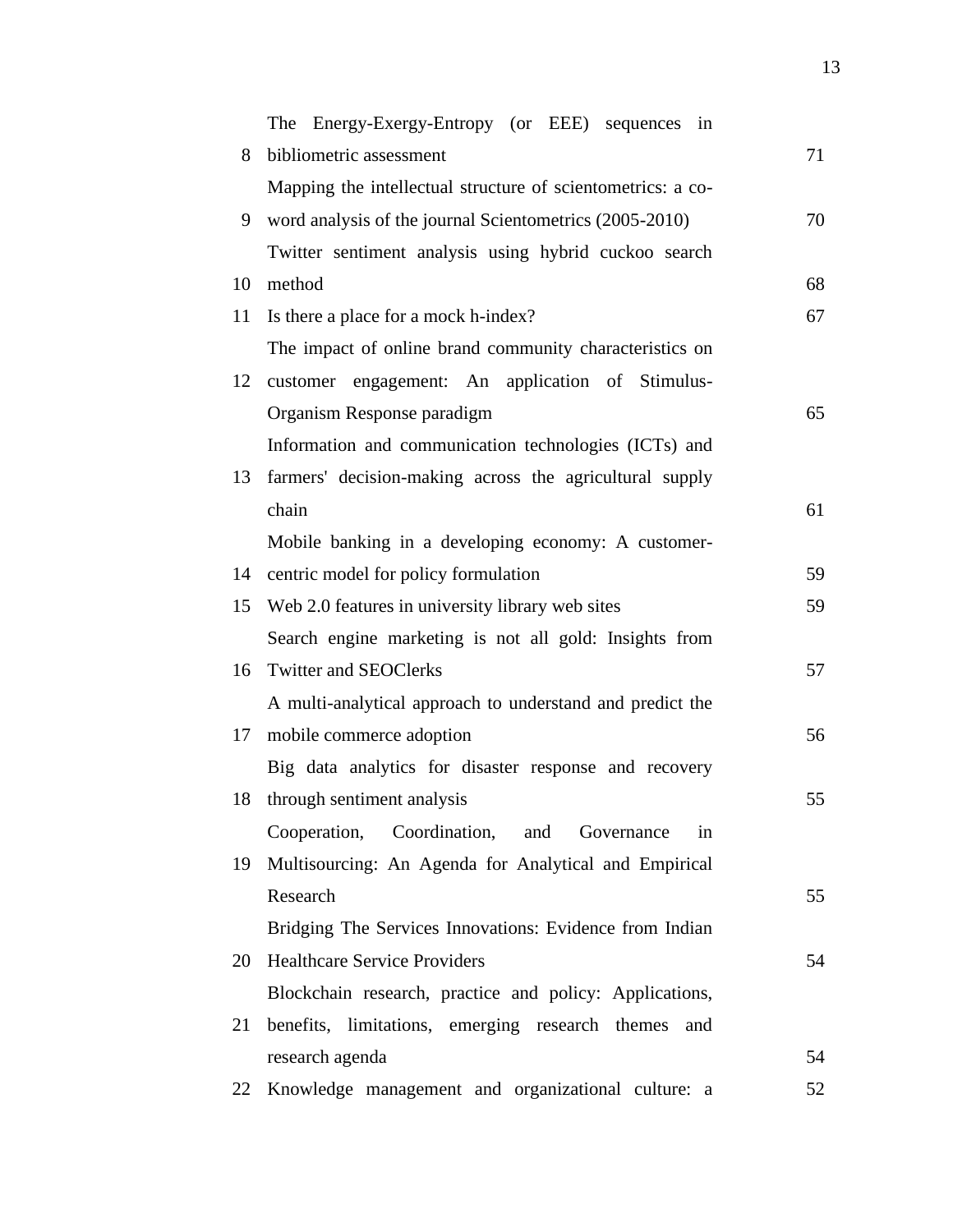theoretical integrative framework

|    | The impact of IT outsourcing on information systems             |    |
|----|-----------------------------------------------------------------|----|
| 23 | success                                                         | 51 |
|    | Social media content and product co-creation: an emerging       |    |
| 24 | paradigm                                                        | 50 |
|    | Classifying, Measuring, and Predicting Users' Overall           |    |
| 25 | <b>Active Behavior on Social Networking Sites</b>               | 50 |
|    | Economic<br>growth<br>and<br>the<br>development<br>of           |    |
|    | telecommunications infrastructure in the G-20 countries: A      |    |
|    | 26 panel-VAR approach                                           | 49 |
|    | Analytical mapping of opinion mining and sentiment              |    |
| 27 | analysis research during 2000-2015                              | 48 |
|    | Role of knowledge infrastructure capabilities in knowledge      |    |
| 28 | management                                                      | 48 |
|    | Balancing knowledge strategy: codification<br>and               |    |
| 29 | personalization during product development                      | 45 |
| 30 | The 100 most prolific economists using the p-index              | 43 |
|    | A survey towards an integration of big data analytics to big    |    |
| 31 | insights for value-creation                                     | 41 |
| 32 | A survey on scholarly data: From big data perspective           | 40 |
|    | Short and amusing: The relationship between title               |    |
|    | characteristics, downloads, and citations in psychology         |    |
| 33 | articles                                                        | 39 |
|    | Big data, knowledge co-creation and decision making in          |    |
| 34 | fashion industry                                                | 35 |
|    | An Empirical Analysis of the Contractual and Information        |    |
| 35 | <b>Structures of Business Process Outsourcing Relationships</b> | 35 |
|    | Conversation and Compliance: Role of Interpersonal              |    |
|    | Discussion and Social Norms in Public Communication             |    |
| 36 | Campaigns                                                       | 35 |
| 37 | Information technology, knowledge<br>management<br>and          | 34 |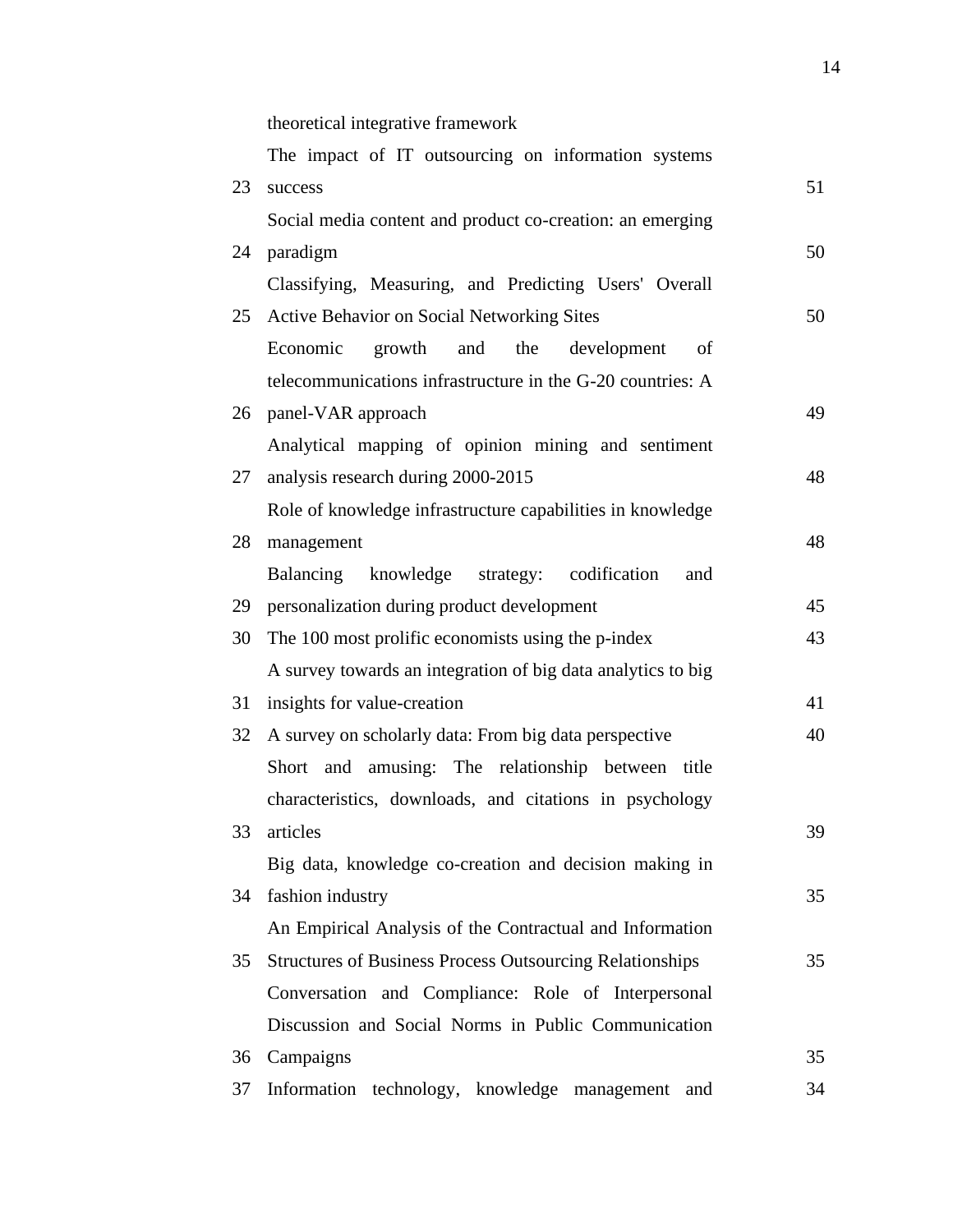|    | environmental dynamism<br>drivers of innovation<br>as      |    |
|----|------------------------------------------------------------|----|
|    | ambidexterity: a study in SMEs                             |    |
|    | The Evolution Of An ICT Platform-Enabled Ecosystem for     |    |
| 38 | Poverty Alleviation: The Case of Ekutir                    | 32 |
|    | Modified collaborative coefficient: a new measure for      |    |
| 39 | quantifying the degree of research collaboration           | 32 |
|    | Examining the role of trust and quality dimensions in the  |    |
|    | actual usage of mobile banking services: An empirical      |    |
|    | 40 investigation                                           | 32 |
|    | Analyzing customer preference and measuring relative       |    |
|    | efficiency in telecom sector: A hybrid fuzzy AHP/DEA       |    |
| 41 | study                                                      | 31 |
|    | Success of IoT in Smart Cities of India: An empirical      |    |
| 42 | analysis                                                   | 30 |
|    | Recent developments in social spam detection and           |    |
| 43 | combating techniques: A survey                             | 30 |
|    | Knowledge quality: antecedents and consequence in          |    |
|    | 44 project teams                                           | 30 |
|    | Information and communication technology and economic      |    |
|    | 45 growth in India                                         | 28 |
|    | Navigating the extended reach: Target experiences of       |    |
|    | 46 cyberbullying at work                                   | 28 |
|    | Quasity, when quantity has a quality all of its own-toward |    |
| 47 | a theory of performance                                    | 28 |
|    | Mobile edge computing based QoS optimization in            |    |
| 48 | medical healthcare applications                            | 28 |
|    | The 2014 Indian elections on Twitter: A comparison of      |    |
| 49 | campaign strategies of political parties                   | 28 |
|    | The Last Research Mile: Achieving Both Rigor and           |    |
| 50 | Relevance in Information Systems Research                  | 27 |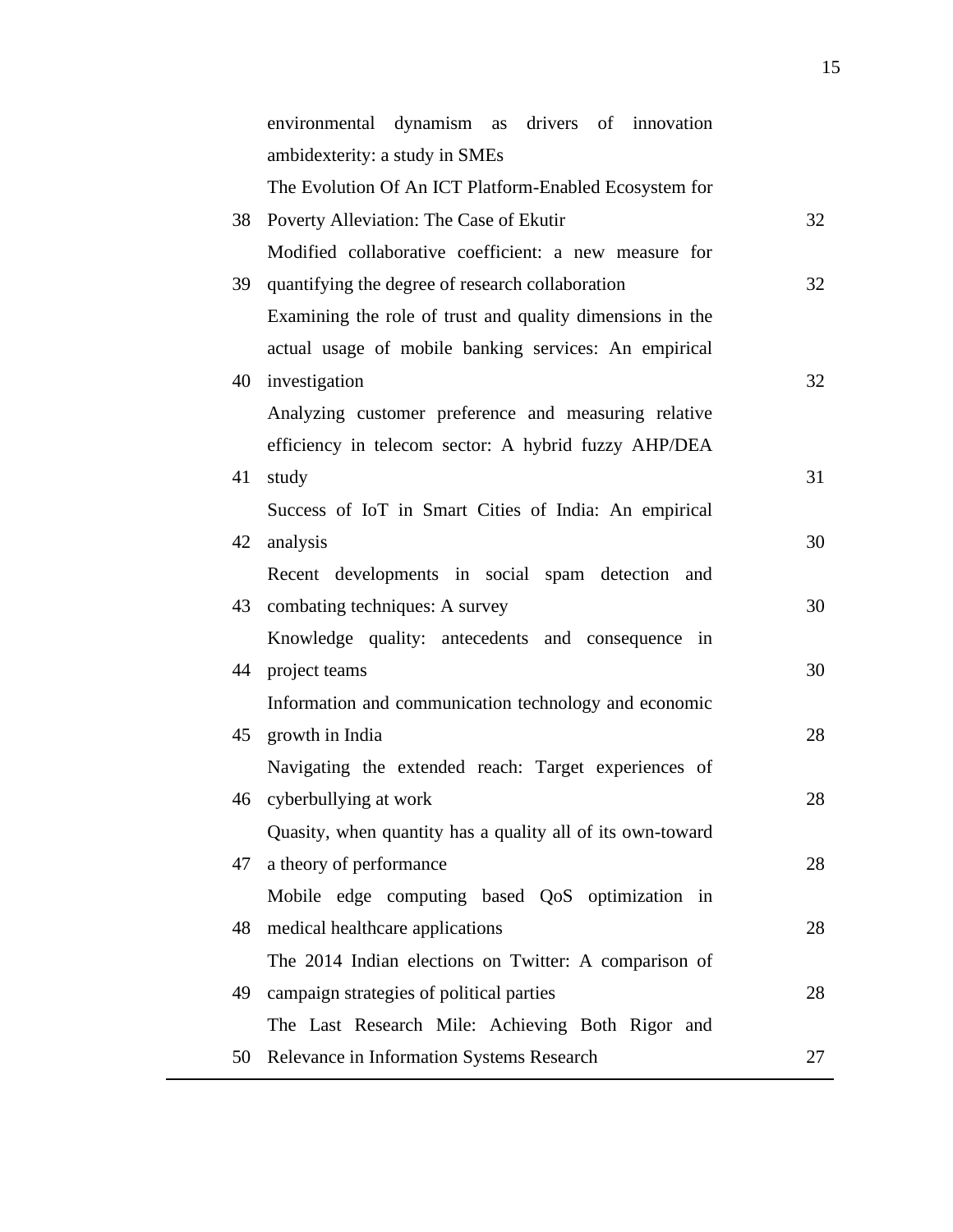These 50 articles received total 3090 citations. Top three most cited articles are "Too Big to Fail: Large Samples and the p-Value Problem" (295), "What motivates customers to participate in social commerce? The impact of technological environments and virtual customer experiences" (208), "Understanding determinants of cloud computing adoption using an integrated TAM-TOE model" (163). Total 692 articles received 7218 citations.

| Table-3.7: Citation per paper |                    |          |            |
|-------------------------------|--------------------|----------|------------|
| Year                          | No. of Publication | Citation | <b>CPP</b> |
| 2010                          | 52                 | 785      | 15.10      |
| 2011                          | 56                 | 783      | 13.98      |
| 2012                          | 45                 | 398      | 8.84       |
| 2013                          | 45                 | 666      | 14.80      |
| 2014                          | 90                 | 903      | 10.03      |
| 2015                          | 82                 | 893      | 10.89      |
| 2016                          | 81                 | 751      | 9.27       |
| 2017                          | 102                | 764      | 7.49       |
| 2018                          | 113                | 869      | 7.69       |
| 2019                          | 112                | 405      | 3.62       |
|                               |                    |          |            |

#### **3.7 Year wise citation per paper**

Year wise citations are shown in Table 3.7. In 2014 highest number of citation is occurred which is 903 and in 2012 lowest number of citation is occurred which is 398. Year wise CPP ratio of 10 years is shown in Table-3.7 and Fig 3.3. CPP ratio in 2013 is highest 14.80 and in 2019 is lowest 3.62.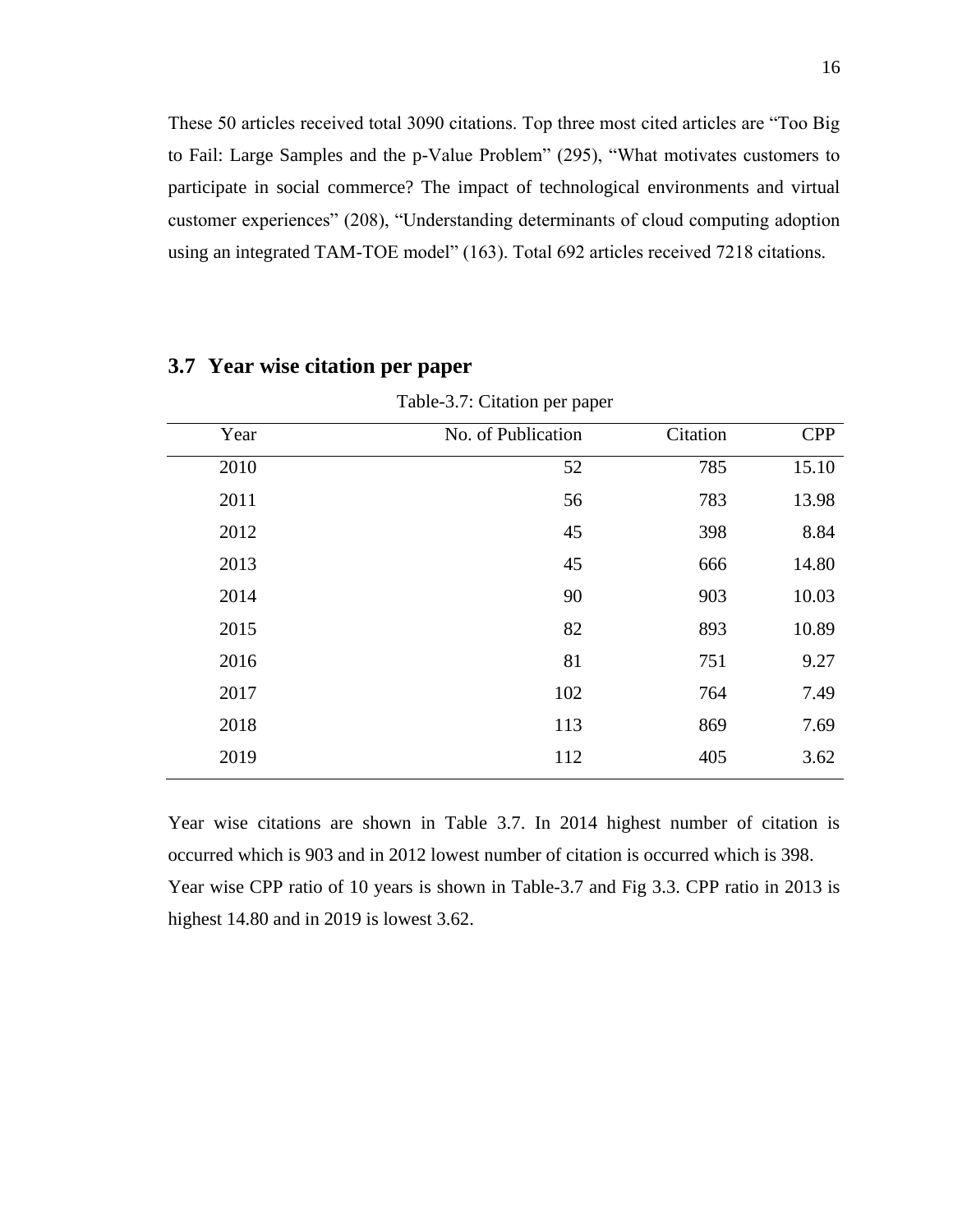

Fig- 3.3: Year wise citation per paper

# **3.8 Most productive author**

Most productive author in the study is given in Table-3.8 according to the number of publications.

Table-3.8: Most productive author

| Serial No.     | <b>Author Name</b> | No. of articles |
|----------------|--------------------|-----------------|
| $\mathbf{1}$   | Prathap, G         | 28              |
| $\overline{2}$ | Gul, S             | 11              |
| 3              | Kumar, S           | 10              |
| $\overline{4}$ | Shah, TA           | 10              |
| 5              | Kumar, BTS         | 8               |
| 6              | Kar, AK            | 7               |
| 7              | Lu, YB             | 6               |
| 8              | Mani, D            | 6               |
| 9              | Basu, A            | 6               |
| 10             | Ahmad, S           | 5               |
| 11             | Barua, A           | 5               |
| 12             | Kiran, R           | 5               |
| 13             | Kumar, V           | 5               |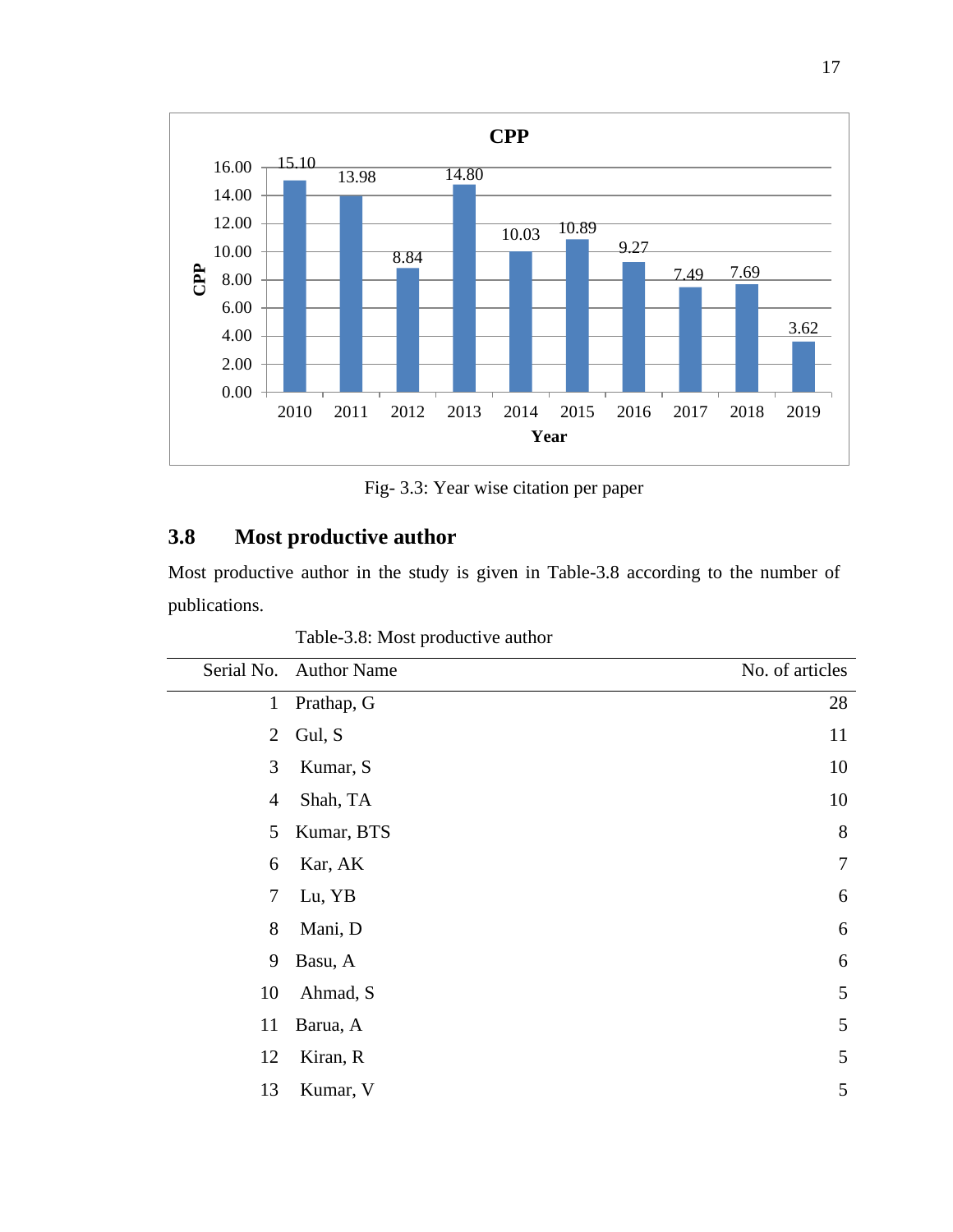| 14 | Madalli, DP     | 5              |
|----|-----------------|----------------|
| 15 | Mahajan, P      | 5              |
| 16 | Panda, KC       | 5              |
| 17 | Kumar, S        | 5              |
| 18 | Madhusudhan, M  | 5              |
| 19 | Mani, D         | 5              |
| 20 | Satija, MP      | 5              |
| 21 | Changat, M      | $\overline{4}$ |
| 22 | Dutta, B        | $\overline{4}$ |
| 23 | Dwivedi, YK     | $\overline{4}$ |
| 24 | Gul, S          | $\overline{4}$ |
| 25 | Gupta, BM       | $\overline{4}$ |
| 26 | Ilavarasan, PV  | $\overline{4}$ |
| 27 | Lathabai, HH    | $\overline{4}$ |
| 28 | Prabhakaran, T  | $\overline{4}$ |
| 29 | Rana, NP        | $\overline{4}$ |
| 30 | Singh, R        | $\overline{4}$ |
| 31 | Singh, VK       | $\overline{4}$ |
| 32 | Zhao, L         | $\overline{4}$ |
| 33 | Bhattacharya, S | $\overline{4}$ |
| 34 | Chatterjee, S   | $\overline{4}$ |
| 35 | Das, S          | $\overline{4}$ |
| 36 | Gupta, BM       | $\overline{4}$ |
| 37 | Kaur, H         | $\overline{4}$ |
| 38 | Kumar, V        | 4              |
| 39 | Mehra, A        | $\overline{4}$ |
| 40 | Baabdullah, AM  | 3              |
| 41 | Bansal, A       | 3              |
| 42 | Bhanumurthy, K  | 3              |
| 43 | Bose, I         | 3              |
| 44 | Chakraborty, T  | 3              |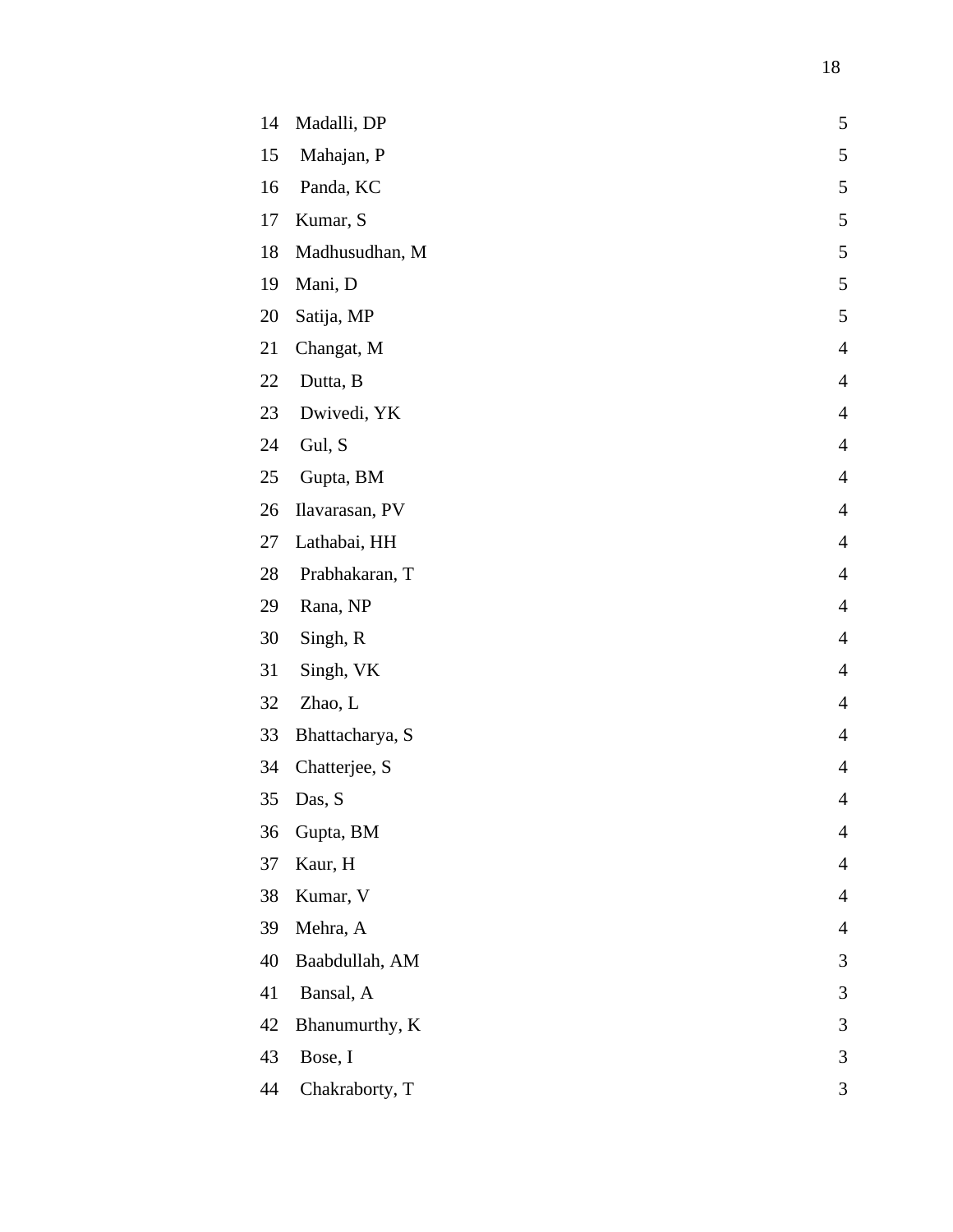|    | 45 Dey, N  | 3 |
|----|------------|---|
| 46 | Dutta, A   | 3 |
| 47 | Ganesh, LS | 3 |
| 48 | Garg, L    | 3 |
| 49 | George, S  | 3 |
| 50 | Ghosh, S   | 3 |

In the Table-3.8, 50 most productive authors are listed. Total 256 numbers of articles are contributed by these 50 authors. Most number of articles is published by Prathap, G. which is 28 followed by Gul, S. (11).

# **3.9 Lotka's law of author's productivity**

To check whether the data set satisfy the Lotka's law of author's productivity, the data are organized according to the authors and their no. of publication. Top 50 authors are shown in the Table- 3.8.

| 1136                                                                                         |
|----------------------------------------------------------------------------------------------|
|                                                                                              |
|                                                                                              |
|                                                                                              |
|                                                                                              |
|                                                                                              |
|                                                                                              |
|                                                                                              |
|                                                                                              |
|                                                                                              |
|                                                                                              |
|                                                                                              |
| 144<br>41<br>19<br>11<br>3<br>$\mathbf{1}$<br>$\mathbf{1}$<br>$\overline{2}$<br>$\mathbf{1}$ |

Table-3.9: Data for Lotka's Law

This law states that the number of authors making 'n' number of contribution is about  $1/n^2$  of those making 1 contribution. As shown in the Table-3.9, the number of author contributing 1 is 1136. Now, according to Lotka's law the number of author making 2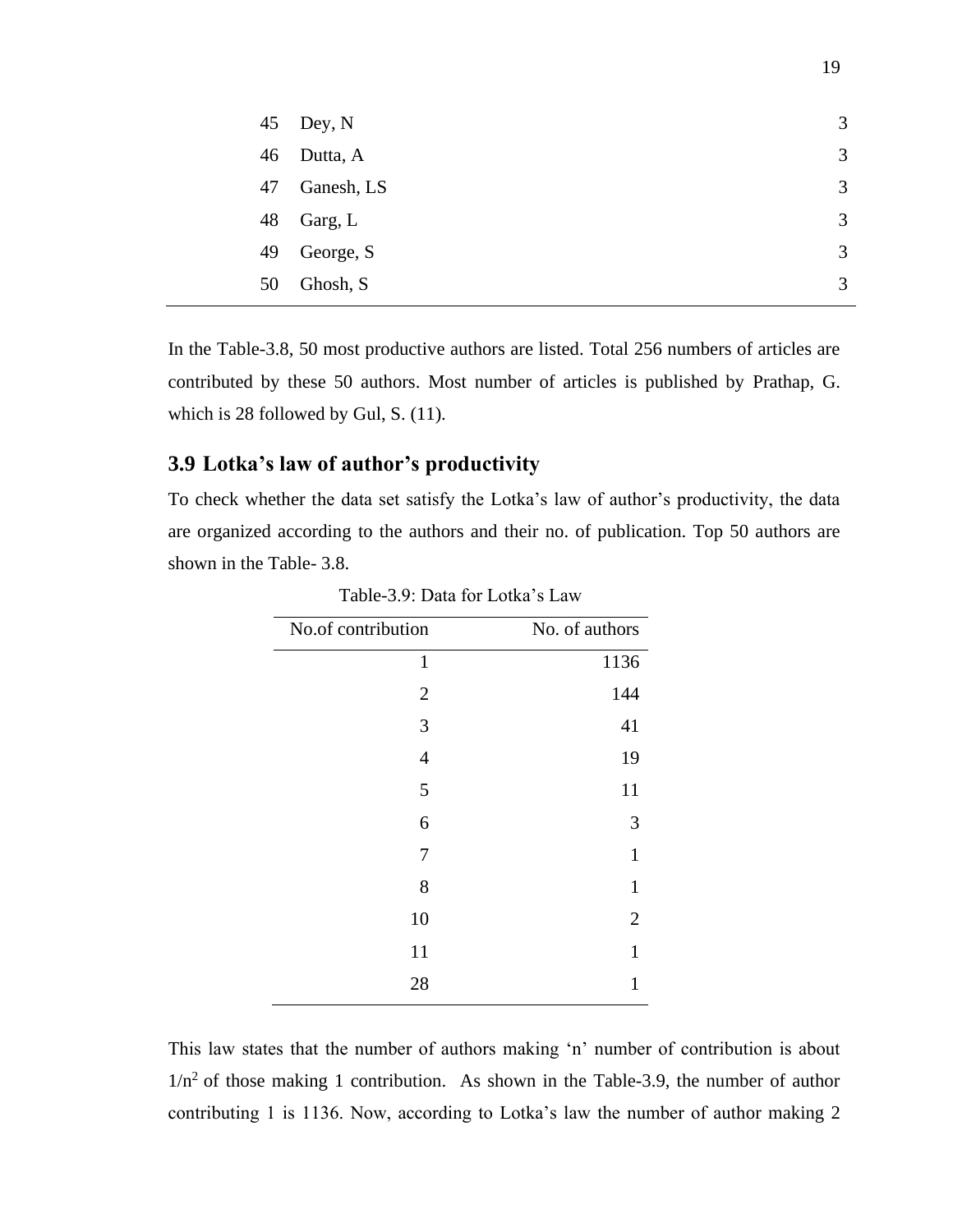contribution should be  $1/2^2$  \* 1136, i.e. 284. But from the analysis it is found that number of authors making 2 contributions is 144. Similarly, number of author making 3 contributions should be  $1/3^2 * 1136$ , i.e. 126 but it is 41. Analyzing the data, it is clear that the dataset did not fulfill the law.

# **3.10 Zipf's law of word occurrence**

Raking all the keywords of the literature in the study, the list of most occurred words can be found. In the table below 50 most occurred words are given.

| Rank           | Keyword                   | Frequency |
|----------------|---------------------------|-----------|
| $\mathbf{1}$   | India                     | 100       |
| $\overline{2}$ | <b>Bibliometrics</b>      | 20        |
| 3              | information retrieval     | 18        |
| 4              | Scientometrics            | 18        |
| 5              | India                     | 18        |
| 6              | Knowledge management      | 15        |
| 7              | Social media              | 15        |
| 8              | University libraries      | 13        |
| 9              | Quantity                  | 12        |
| 10             | <b>Academic libraries</b> | 11        |
| 11             | h-index                   | 10        |
| 12             | Library automation        | 10        |
| 13             | Quality                   | 10        |
| 14             | <b>Bibliometrics</b>      | 9         |
| 15             | performance               | 9         |
| 16             | <b>ICT</b>                | 8         |
| 17             | Indicators                | 8         |
| 18             | Internet                  | 8         |
| 19             | p-Index                   | 8         |
| 20             | Knowledge management      | 8         |

Table 3.10: Most occurred words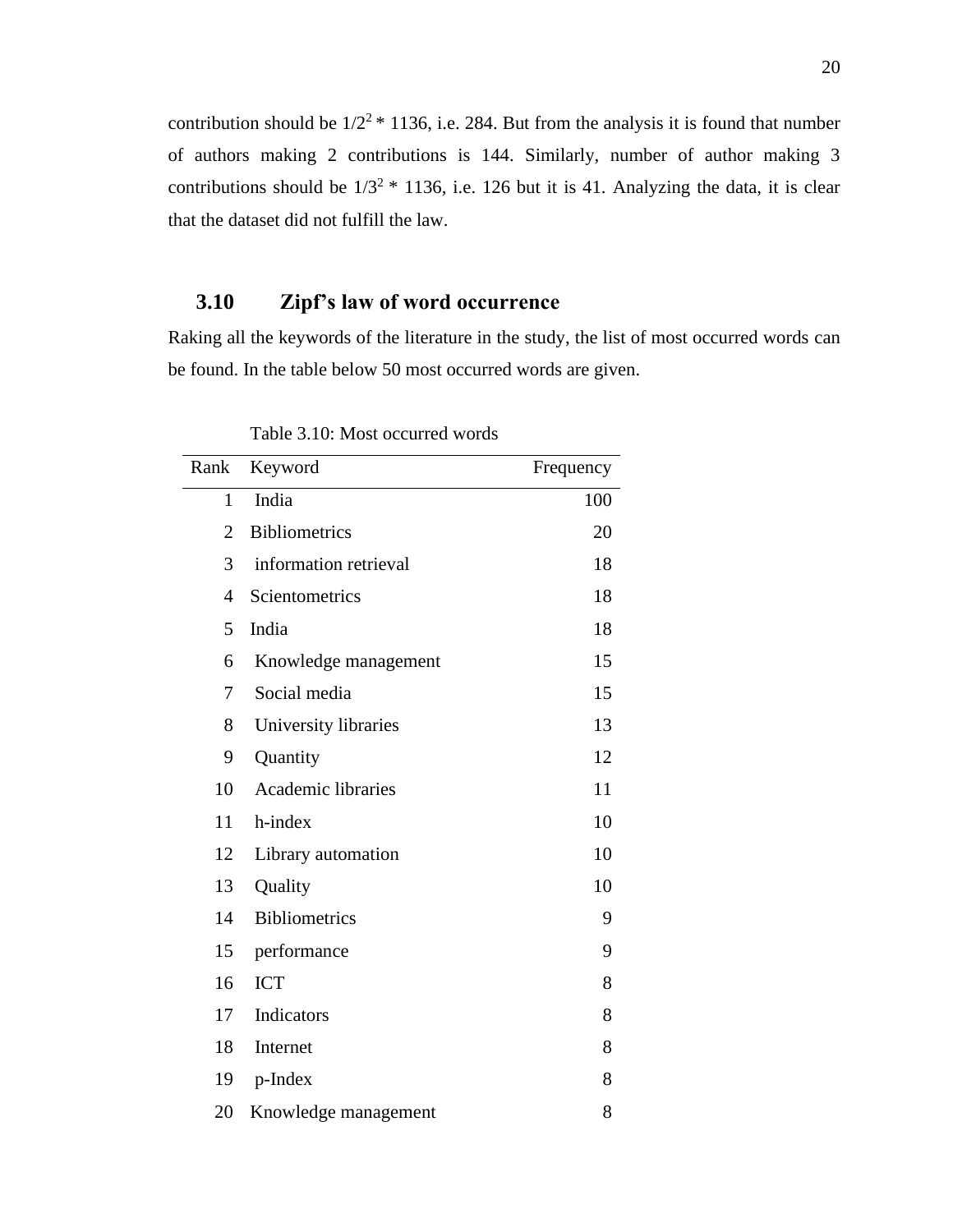| 21 | China                  | 7 |
|----|------------------------|---|
| 22 | E-Commerce             | 7 |
| 23 | Exergy                 | 7 |
| 24 | Libraries              | 7 |
| 25 | outsourcing            | 7 |
| 26 | Big data               | 7 |
| 27 | Information retrieval  | 7 |
| 28 | Citation               | 6 |
| 29 | development            | 6 |
| 30 | Economic growth        | 6 |
| 31 | entropy                | 6 |
| 32 | Information management | 6 |
| 33 | Information technology | 6 |
| 34 | Technology adoption    | 6 |
| 35 | Twitter                | 6 |
| 36 | User studies           | 6 |
| 37 | Adoption               | 5 |
| 38 | Collaboration          | 5 |
| 39 | developing countries   | 5 |
| 40 | Digital divide         | 5 |
| 41 | Digital libraries      | 5 |
| 42 | Electronic resources   | 5 |
| 43 | Energy                 | 5 |
| 44 | E-resources            | 5 |
| 45 | Impact factor          | 5 |
| 46 | Open source software   | 5 |
| 47 | qualitative            | 5 |
| 48 | Sentiment analysis     | 5 |
| 49 | <b>Web 2.0</b>         | 5 |
| 50 | Citation analysis      | 5 |
|    |                        |   |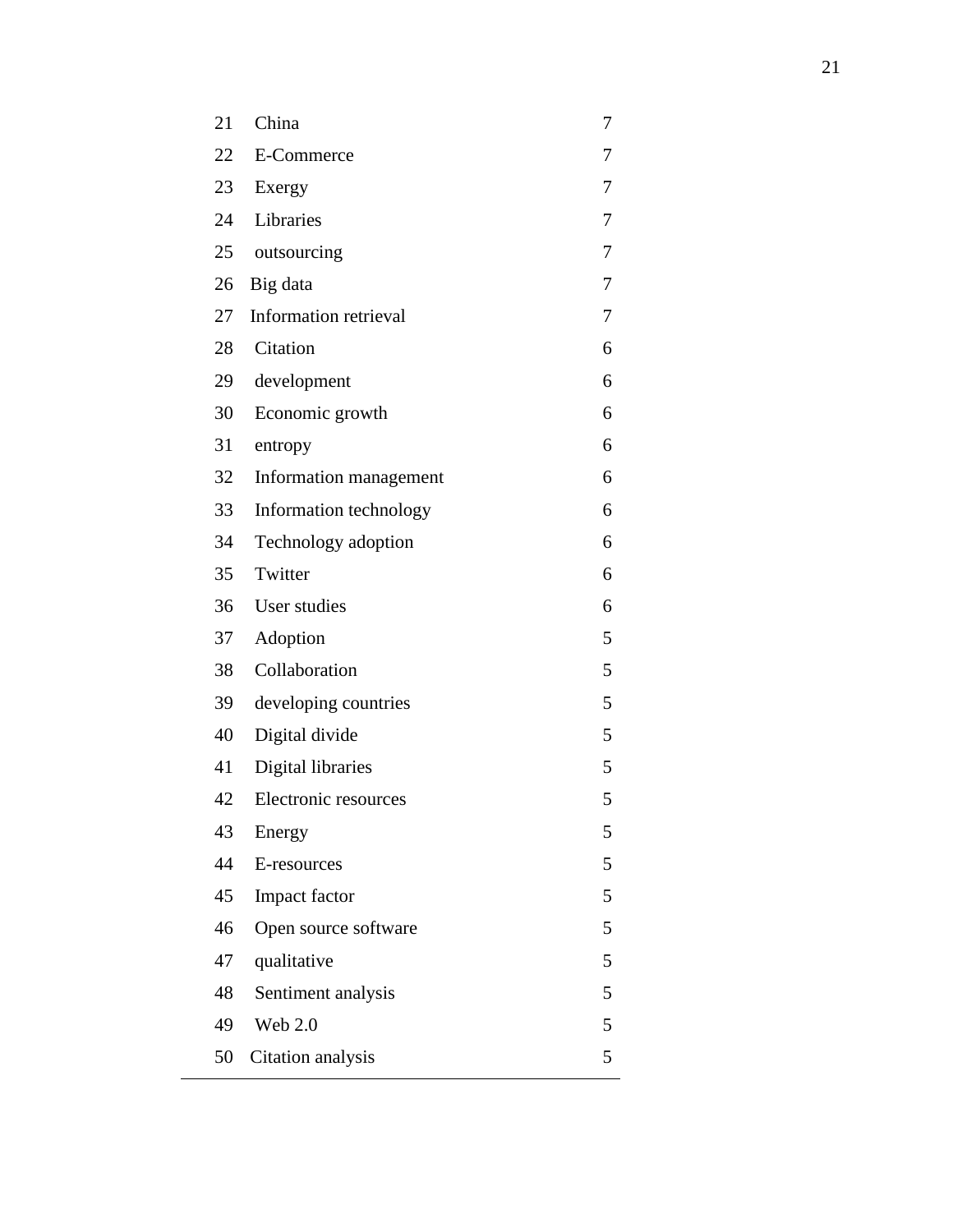Here the dataset doesn't satisfy the Zipf's law. The law states that multiplication of r(rank) with f(frequency) should be c (constant). But it clearly can be seen that the value of the multiplication is not a constant.

# **4. Results and Findings:**

The findings of the study have been presented against the objectives as follows:

# **Objective 1: To analyze form wise distribution of the literature. Findings:**

- 1. Literature can be published in various forms like Articles, Conference Paper, Reviews, Editorials etc. In this study majority of the literature is published in the form of Article.
- 2. 692 literatures are published in the form of Article which is 88.95% followed by Editorial Material (4.24%) and Reviews (2.70%). (Table-4.3)

# **Objective 2: To analyze year wise publication and to calculate annual growth rate.**

#### **Findings:**

- 1. From the analysis it is found that 2018 is the most productive year in terms of publication of literature. 113 no. of literature is published in 2018 (14.52%). In 2012 & 2013 lowest no. of literature is published which is 45 each (5.78%). (Table-4.1)
- 2. The annual growth rate (AGR) is highest in 2014 which is 100% and lowest in 2012 which is -19.64%. In 2012, 2015, 2016 and 2019 AGR is negative which indicate that in these years the number of literature published is less than the number of 2011, 2014 and 2018 respectively. From Fig-4.2 it is seen that the AGR is inconsistent. The main reason behind this result is all the published literatures are not available in the Web of Science database.
- 3. The Average Annual Growth Rate of the decade is 12.64%. (Table-4.2)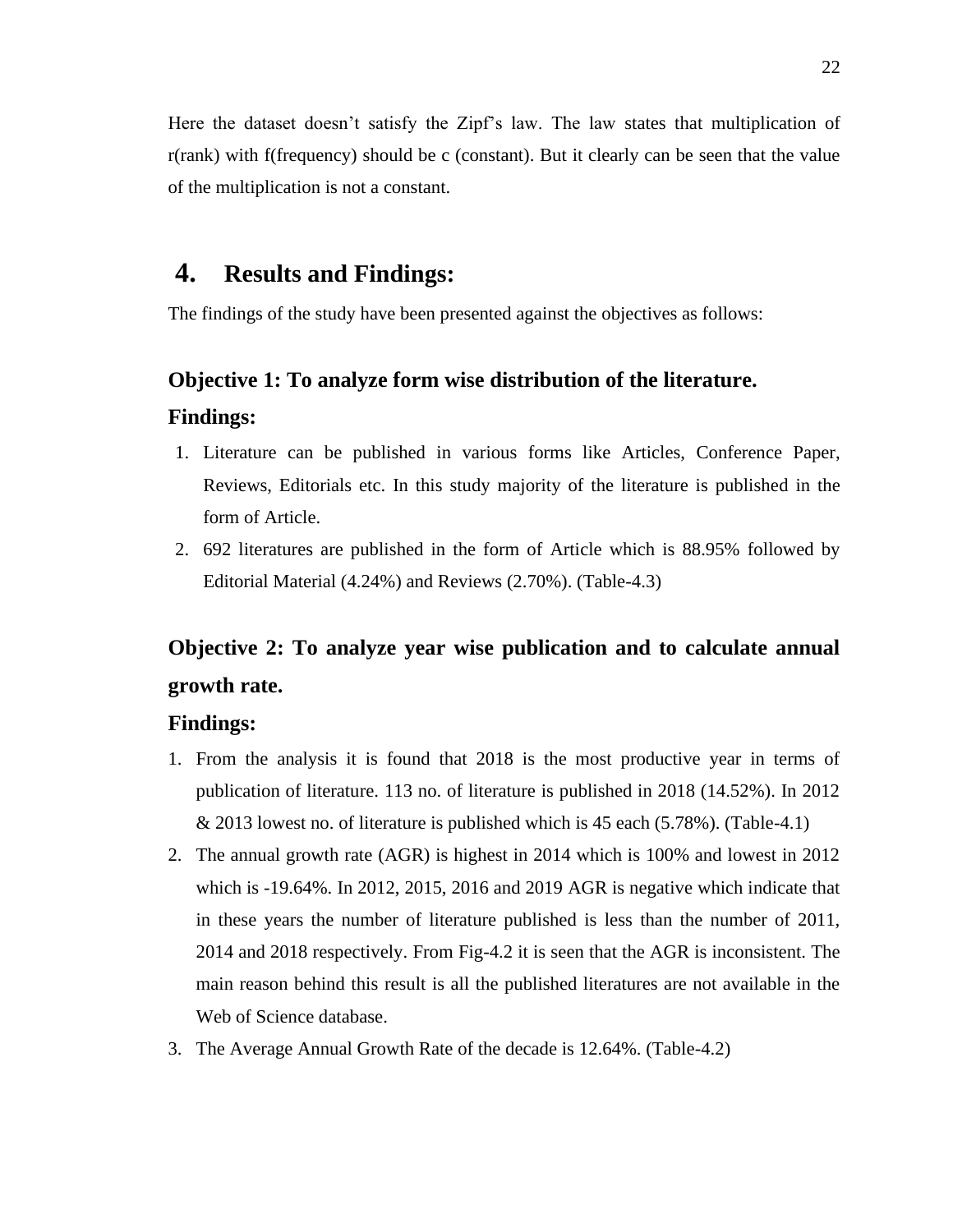**Objective 3: To identify the preferred publication type as their communication channels.**

## **Findings:**

1. From the year wise distribution of the literature it is found that the most preferred publication type is Article. Researchers preferred to publish their research work as journal article. As 88.95% of the literatures are Articles, so it can be said that Articles are the mostly preferred publication type as their communication channel. (Table-4.3)

## **Objective 4: To identify the ranking of journals.**

#### **Findings:**

- 1. 692 articles are published in 66 journals on Library and Information Science in India during the period 2010-2019.
- 2. The journal titled "Scientometrics" give the most number of contributions which is 98 followed by "Electronic Library" (56) and "Journal of Enterprise Information Management" (36). (Table-4.4)

## **Objective 5: To identify the highest cited article.**

#### **Findings:**

- 1. Total 692 articles received 7218 citations.
- 2. Top three most cited articles are "Too Big to Fail: Large Samples and the p-Value Problem" (295), "What motivates customers to participate in social commerce? The impact of technological environments and virtual customer experiences" (208), "Understanding determinants of cloud computing adoption using an integrated TAM-TOE model" (163). (Table-4.6)

## **Objective 6: To determine year wise Citation per Paper.**

#### **Findings:**

1. Total 7218 citation occurred in ten years.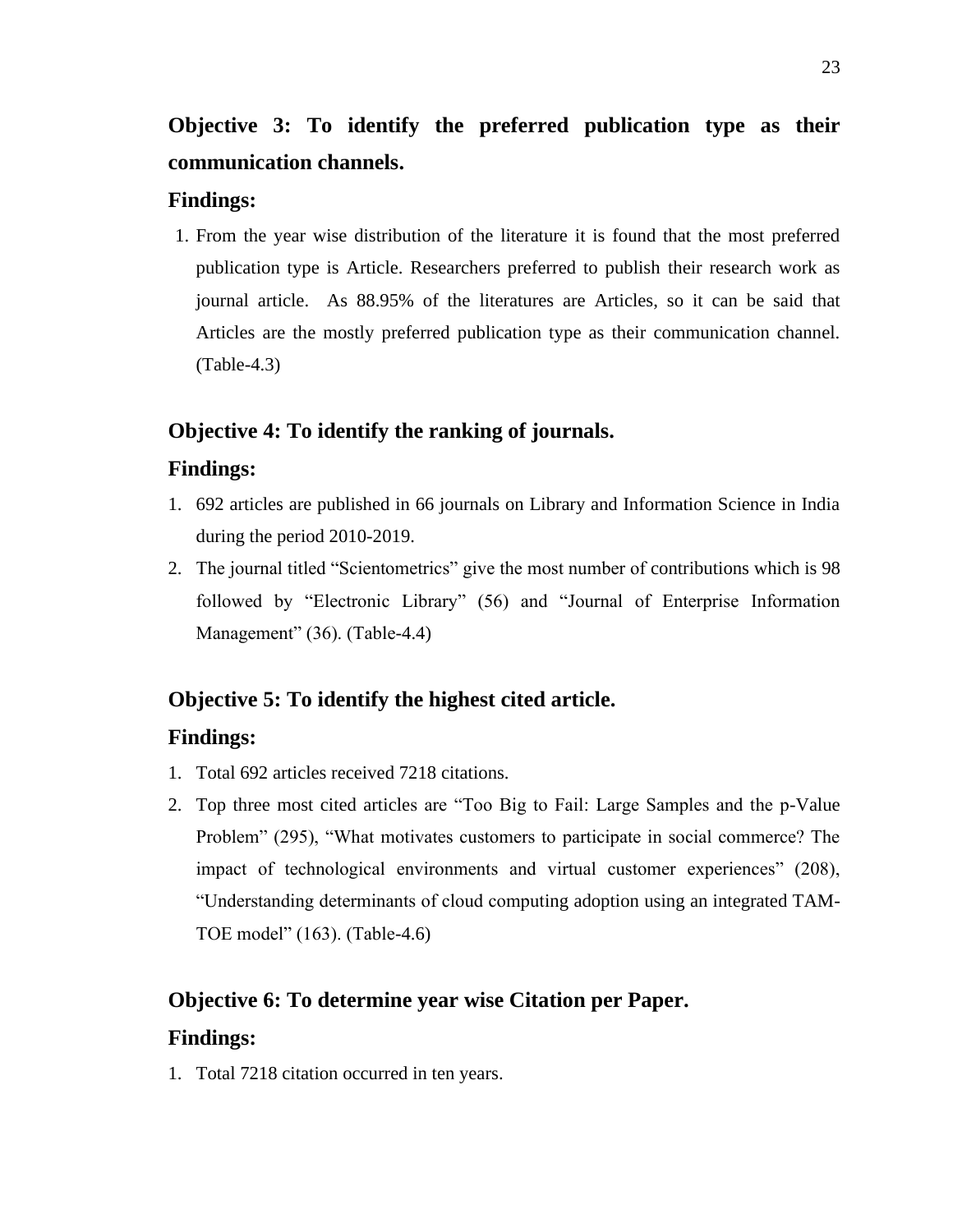- 2. In the year 2014 highest number of citation is occurred which is 903 and in 2012 lowest number of citation is occurred which is 398.
- 3. CPP ratio in 2013 is highest 14.80 and in 2019 is lowest 3.62. (Table-4.7)

## **Objective 7: To identify most productive author.**

#### **Findings:**

- 1. In the Table-4.8, 50 most productive authors are listed. Total 256 numbers of articles are contributed by these 50 authors.
- 2. Most number of articles is published by Prathap, G. which is 28 followed by Gul, S. (11).

# **5. Conclusion:**

Bibliometrics plays an important role in analyzing and interpreting the peer reviewed scholarly journals to see growth and development in the selected area of subject. Every day huge amount of literature is published in various subjects accordingly the amount of published literature on Library and Information Science is increasing day by day. So it is very important to find out the core literatures which will help the researchers to find out their requirements. This bibliometric study gives a brief idea of Library and Information Science literature published in India within the period 2010-2019. There is no constant growth rate of the published literature but the average annual growth rate is 12.64%. The study reveals that the most published literature form is article (88.95%) and "Scientometrics" with highest contribution of 98 is the most preferred journal on the subject. The findings of this study is expected to help the Library and Information Science professional to figure out the core literature, journal, article and author whose are devoted to the subject. In addition, the study will help the researchers in further research work in this field.

# **References**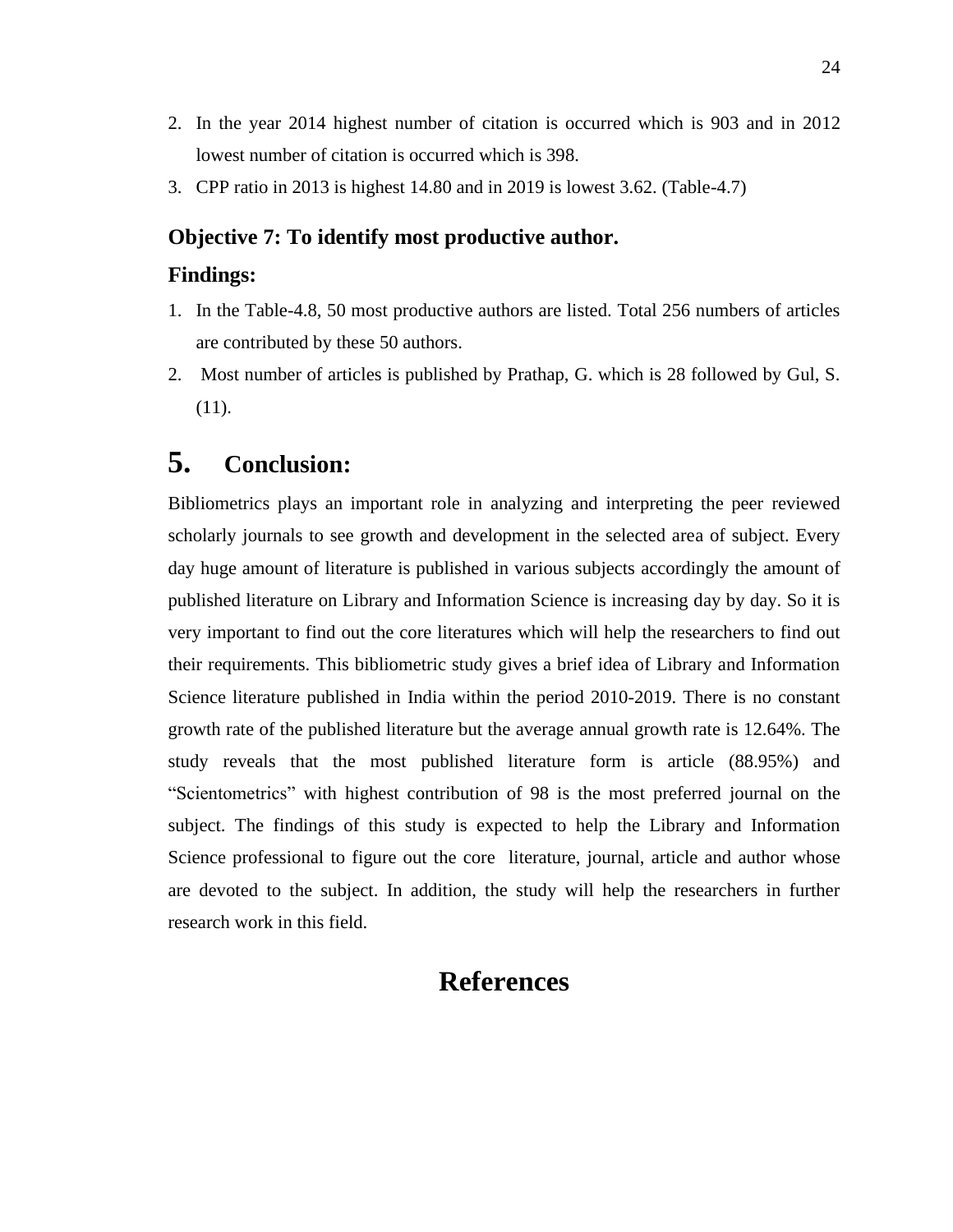- Anwar, M., &Zhiwei, T. (2020). Research Productivity of Indian Authors in the Online Journal of Library Philosophy and Practice from 2008 to 2013: A Bibliometric Study/Analysis. *International journal of Library and Information Studies,* 85.
- Biswas, B. C., Roy, A., & Sen, B. K. (2007). Economic Botany: a bibliometric study. *Malaysian Journal of Library & Information Science, 12*(1), 23-33.
- Cole, F.J.&Eales, N.B. T(1917). The History of Comparative Anatomy Part 1.A Statistical Analysis of Literature Science. Science Progress, 11, 578-596.
- Gaud, N., Shukla, R., & Verma, M. K. (2018). Maping of Library and Information Science output: A Bibliometric study ofBabasaheb Bhimrao Ambedkar University, Luknow during the period of 1991-2017.
- Gross, P.L., & Gross, E.M (1927). College libraries and chemical education. *Science*, 66(1713), 385-389.
- Hertzel, D.H. (2003). Bibliometrics history. *Enclyopedia of library and information science,1.*
- Howkins, D .T. (1981). Unvocational Used of Online Information Retrieval Systems: Online Bibliometric Study*. Journal of American Society for Information Science*. 28(1), 13-18.
- Hulme, E.W. (1923). Statistical Bibliography in Relation to the Growth of Modern Civilization. London: Grafton & Co.
- Hussain, Akhtar; & Fatima, Nishat. (2011). A bibliometric analysis of the 'Chinese Librarianship: an International Electronic Journal, (2006-2010)'. *Chinese Librarianship: an International Electronic Journal,* 31. URL: http://www.iclc.us/cliej/cl31HF.pdf
- Kothari, C.R. (2004). *Research Methodology: Methods and Techniques*(2<sup>nd</sup> ed.). New Delhi: New Age International Publishers.
- Kumar, M., & Moorthy, A. L. (2011). Bibliometric analysis of DESIDOC Journal of Library and Information Technology during 2001-2010.
- Mittal, R. (2011). Library and information science research trends in India.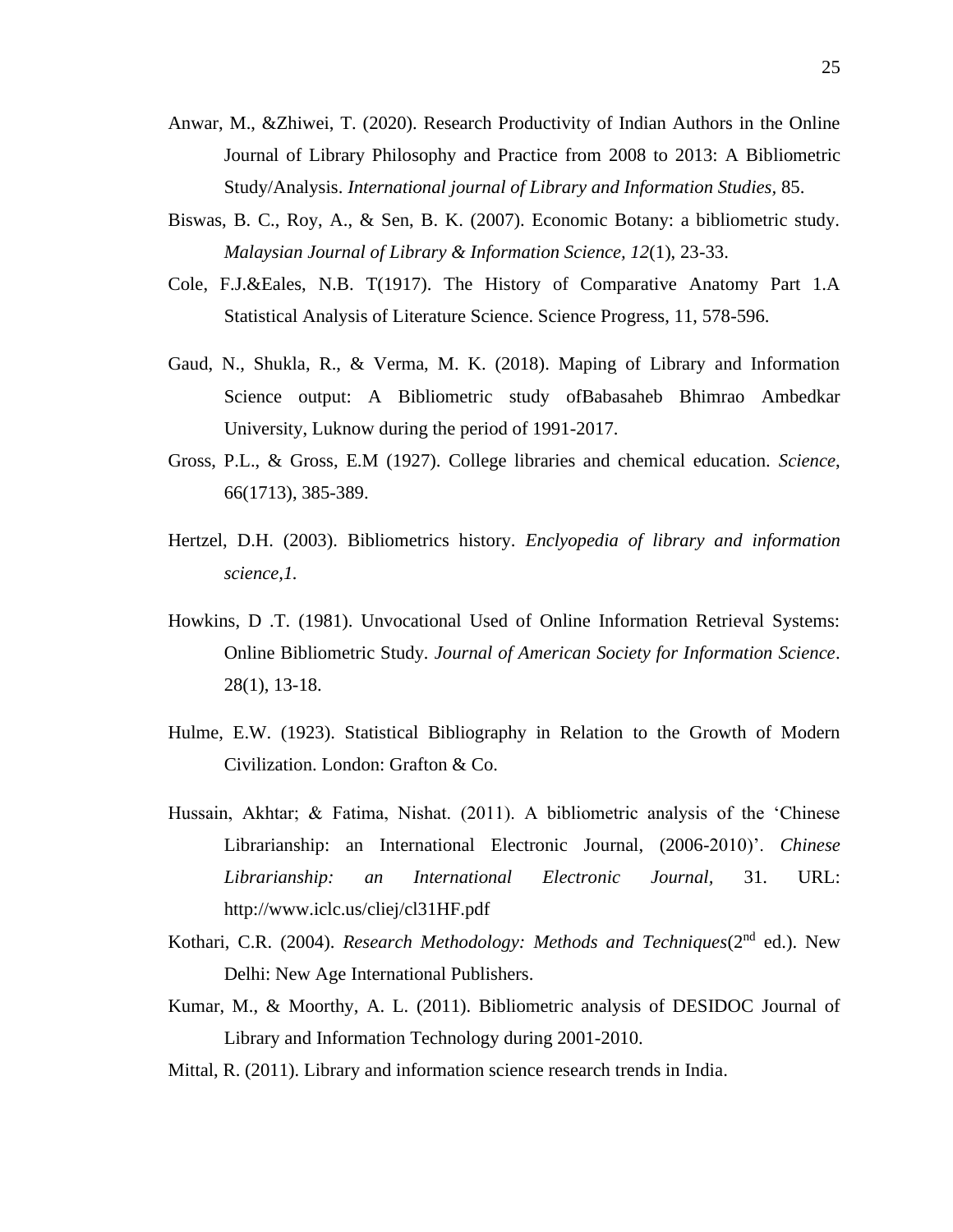- Mittal, R., Sharma, A., & Singh, G. (2006). Periodical literature on library and information science education: A bibliometric study.
- Nagarkar, S., &Kengar, M. (2017). Analysis of physics research output of SP Pune University during the period 1990-2014. *Annals of Library and Information Studies. 64,* 106-112.
- Naseer, M. M., & Mahmood, K. (2009). Use of bibliometrics in LIS research. *LIBRES: Library and Information Science Research Electronic Journal, 19*(2), 1.
- Pandita, R. (2013). Annals of Library and Information Studies (ALIS) Journal: A Bibliometric Study (2002-2012). *DESIDOC Journal of Library & Information Technology, 33*(6).
- Patra, S. K., & Chand, P. (2006). Library and information science research in India: A bibliometric study.
- Patra, S. K., & Chand, P. (2006). Library and information science research in India: A bibliometric study.
- Patra, S. K., Bhattacharya, P., & Verma, N. (2006). Bibliometric study of literature on bibliometrics. *DESIDOC Journal of Library & Information Technology*, *26*(1).
- Patra, S. K., Bhattacharya, P., & Verma, N. (2006). Bibliometric study of literature on bibliometrics. *DESIDOC Journal of Library & Information Technology*, *26*(1).
- Pradhan, P., &Chandrakar, R. (2011). Indian LIS literature in international journals with specific reference to SSCI databases: A Bibliometric study. *Library Philosophy and practice, 567.*
- Pritchard, A. (1969). Statistical Bibliography: An Interim Bibliography. *Journal of Documentation*, 24(4),69.
- Sharma, R. M. (2009). Research publication trend among scientists of Central Potato Research Institute: A bibliometric study.
- Shukla, R.K., Singh, S.K., & Verma, M.K. (2019). Mapping the research publications pattern of faculties of library and information science department, Mizoram university, Aizawal from 2008-2017: A bibliometric study. *Library Philosophy and Practice (e-journal)*, 2448.
- Singh, G., Mittal, R., & Ahmad, M. (2006). A bibliometric study of literature on digital libraries. *The Electronic Library*.